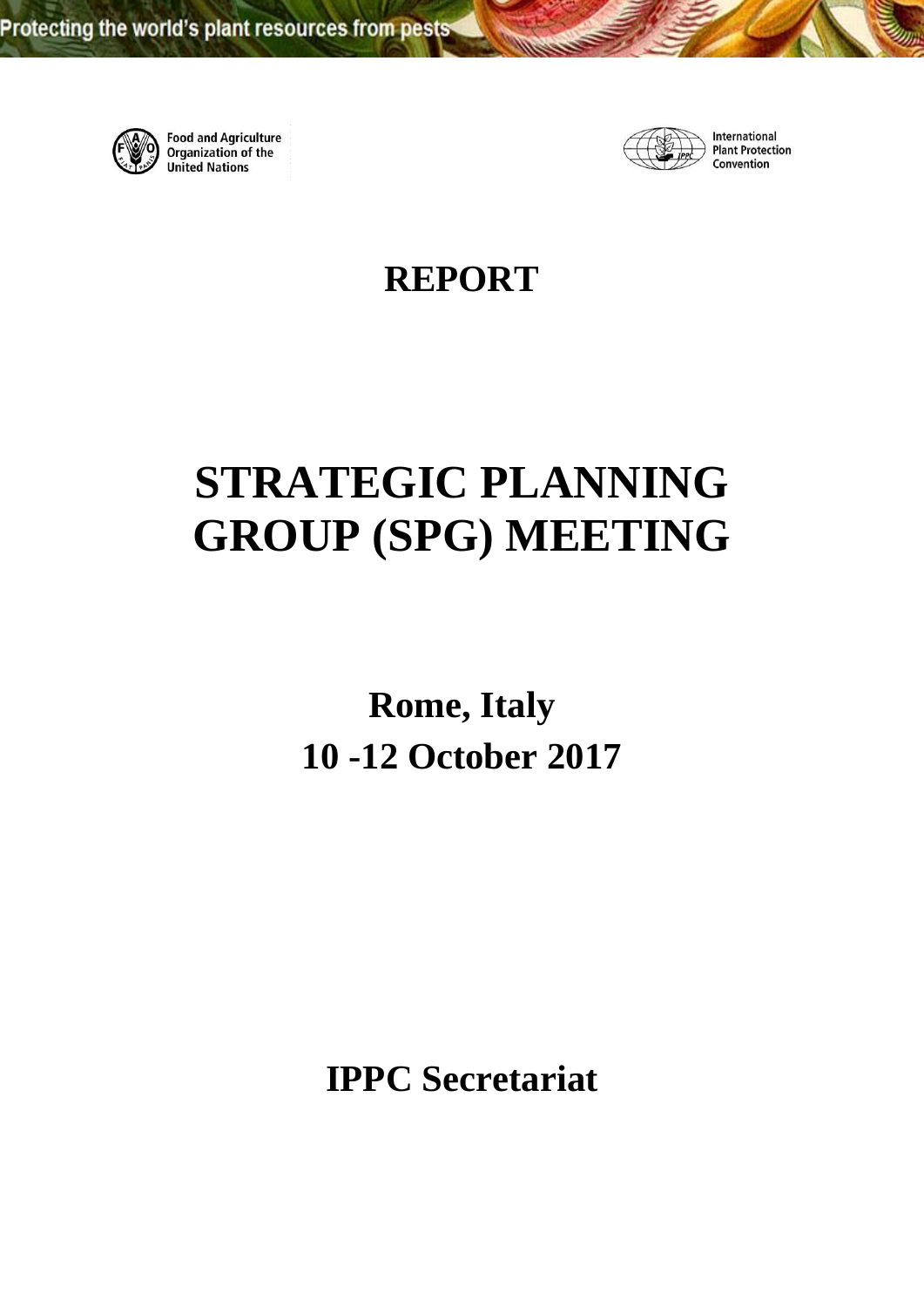# **Contents**

| 1.  |      |                                                                            |  |  |
|-----|------|----------------------------------------------------------------------------|--|--|
| 2.  |      |                                                                            |  |  |
|     | 2.1  |                                                                            |  |  |
|     | 2.2  |                                                                            |  |  |
| 3.  |      |                                                                            |  |  |
|     | 3.1  |                                                                            |  |  |
|     | 3.2  |                                                                            |  |  |
|     | 3.3  |                                                                            |  |  |
| 4.  |      |                                                                            |  |  |
| 5.  |      |                                                                            |  |  |
|     | 5.1  |                                                                            |  |  |
|     | 5.2  |                                                                            |  |  |
| 6.  |      |                                                                            |  |  |
| 7.  |      |                                                                            |  |  |
|     | 7.1  |                                                                            |  |  |
|     | 7.2  |                                                                            |  |  |
|     | 7.3  |                                                                            |  |  |
| 8.  |      |                                                                            |  |  |
| 9.  |      |                                                                            |  |  |
|     | 9.1  |                                                                            |  |  |
|     | 9.2  |                                                                            |  |  |
|     | 9.3  |                                                                            |  |  |
|     | 9.4  |                                                                            |  |  |
|     | 9.5  |                                                                            |  |  |
|     | 9.6  |                                                                            |  |  |
|     |      |                                                                            |  |  |
|     | 10.1 |                                                                            |  |  |
|     | 10.2 |                                                                            |  |  |
|     |      |                                                                            |  |  |
|     | 11.1 |                                                                            |  |  |
|     | 11.2 |                                                                            |  |  |
|     | 11.3 | Discussion paper on ISPM-15 symbol registration, plant health and IYPH  11 |  |  |
|     |      |                                                                            |  |  |
| 13. |      |                                                                            |  |  |
|     |      |                                                                            |  |  |
|     |      |                                                                            |  |  |
|     |      |                                                                            |  |  |

# **Appendices**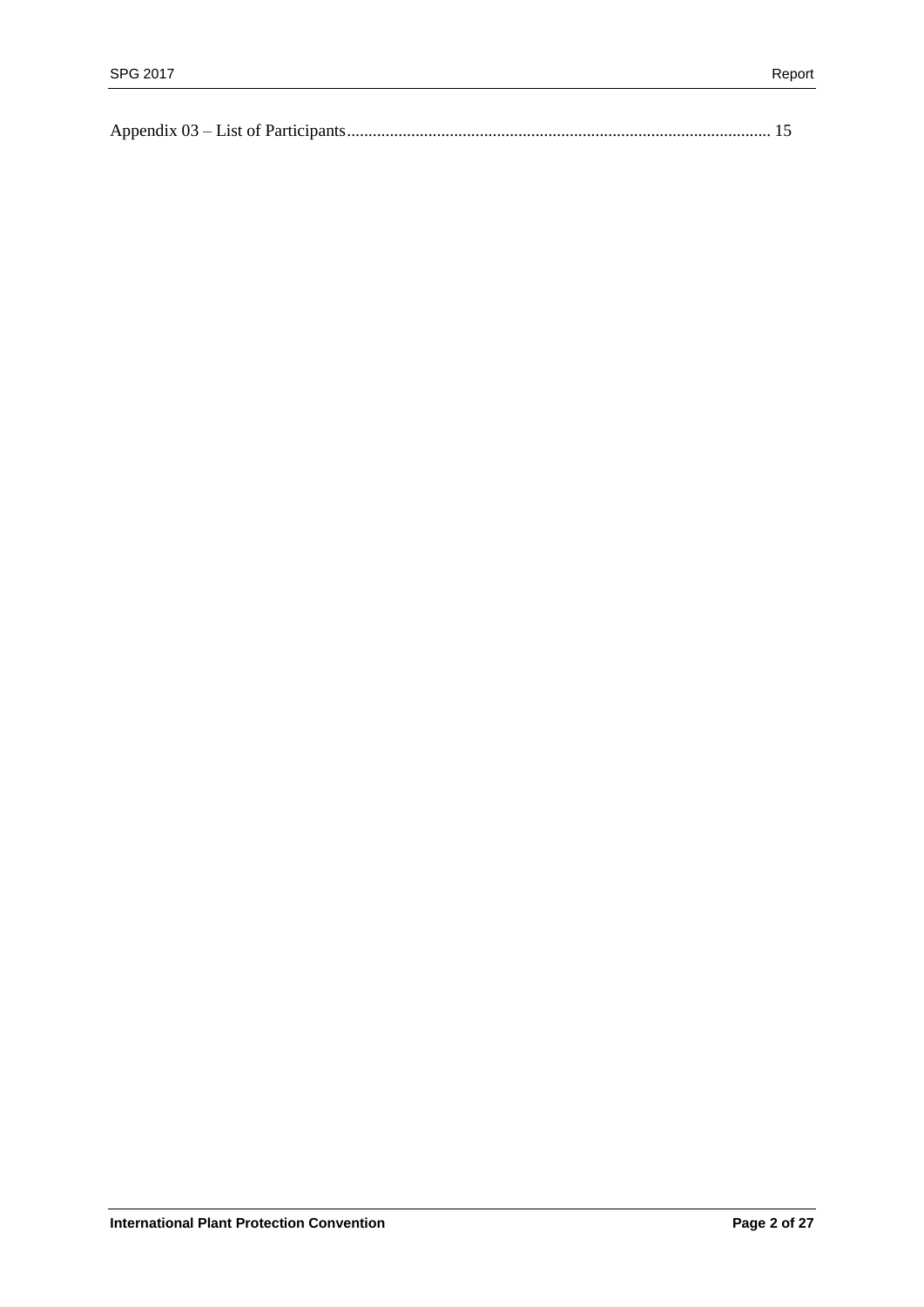# <span id="page-3-0"></span>**1. Opening of the Meeting**

- *[1]* Francisco Javier TRUJILLO ARRIAGA, the SPG Chairperson, opened the meeting by welcoming the participants and underlining that priority for discussion should be given to two most important topics: Sustainable Funding Mechanism to be discussed on Wednesday and IPPC Strategic Framework 20202- 2030 to be discussed on Thursday. Other items of the agenda would be discussed in the first day and Wednesday and Thursday depending on the progress with two prioritized topics.
- *[2]* Jingyuan XIA, the IPPC Secretary, pointed out to the link of this year SPG meeting with the 65th Anniversary of IPPC that will be celebrated also this week through a special reception. The IPPC Secretary stressed that the SPG is a think tank for the CPM, therefore, its role is very important. He pointed out the serious challenges facing the IPPC Secretariat in terms of funding the IPPC activities and solicited the SPG support to the IPPC proposal for resource mobilization. He also underlined the four topics with great importance to be discussed by SPG, as follows: 1) Strategic Framework for 2020- 2030; 2) Sustainable Funding; 3) Cooperation between standard setting and implementation which was underlined by a joint call for topics/issues meeting; and 4) the IPPC strategy for trade facilitation – an IPPC action plan for trade facilitation would be needed, including sea containers, ePhyto, eCommerce.
- *[3]* The IPPC Secretary welcomed a new Secretariat member: Shoki AL-DOBAI, the Integration and Support Team Leader who moved to FAO-HQs from FAO Regional Office in Cairo, Egypt, and wished everyone a successful and fruitful meeting.

## <span id="page-3-1"></span>**2. Meeting Arrangements**

## <span id="page-3-2"></span>**2.1 Election of the Rapporteur**

*[4]* Sam Bishop, from the United Kingdom, was elected as the Rapporteur.

#### <span id="page-3-3"></span>**2.2 Adoption of the Agenda**

*[5]* The SPG adopted the agenda (Appendix 01). It was suggested to address a point about transitional arrangements as described in the CPM report and discuss comparison between the CPM held in the Republic of Korea and in Rome at FAO-HQ. The SPG decided to address these items under point 5.1. and to remove the item 9.5. Emerging issues and involvement of RPPOs.

#### <span id="page-3-4"></span>**3. Administrative Matters**

*[6]* These points were not specifically addressed during the meeting.

#### <span id="page-3-5"></span>**3.1 Documents list**

*[7]* Documents list is attached to this report as Appendix 02.

# <span id="page-3-6"></span>**3.2 Participants list**

*[8]* Participants list is attached to this report as Appendix 03.

#### <span id="page-3-7"></span>**3.3 Local information**

#### <span id="page-3-8"></span>**4. Report of Last SPG Meeting**

*[9]* The Chairperson provided an update on main issues. The Strategic Framework including objectives drafted by Ralf LOPIAN and Peter THOMPSON had been discussed at length at the last year's meeting. It was hoped that the discussion on its priorities would take place during the 2017 SPG meeting. Another important issue was Sustainable Funding as there is a need to find c. 2 million dollars extra budgetary contributions annually to fully implement the CPM Work Programme. It is envisaged that two conferences will be held in 2020: a ministerial CPM and a conference for donors. Last year's SPG meeting produced a proposal for the new Implementation Committee (IC) which was adopted by the CPM-12.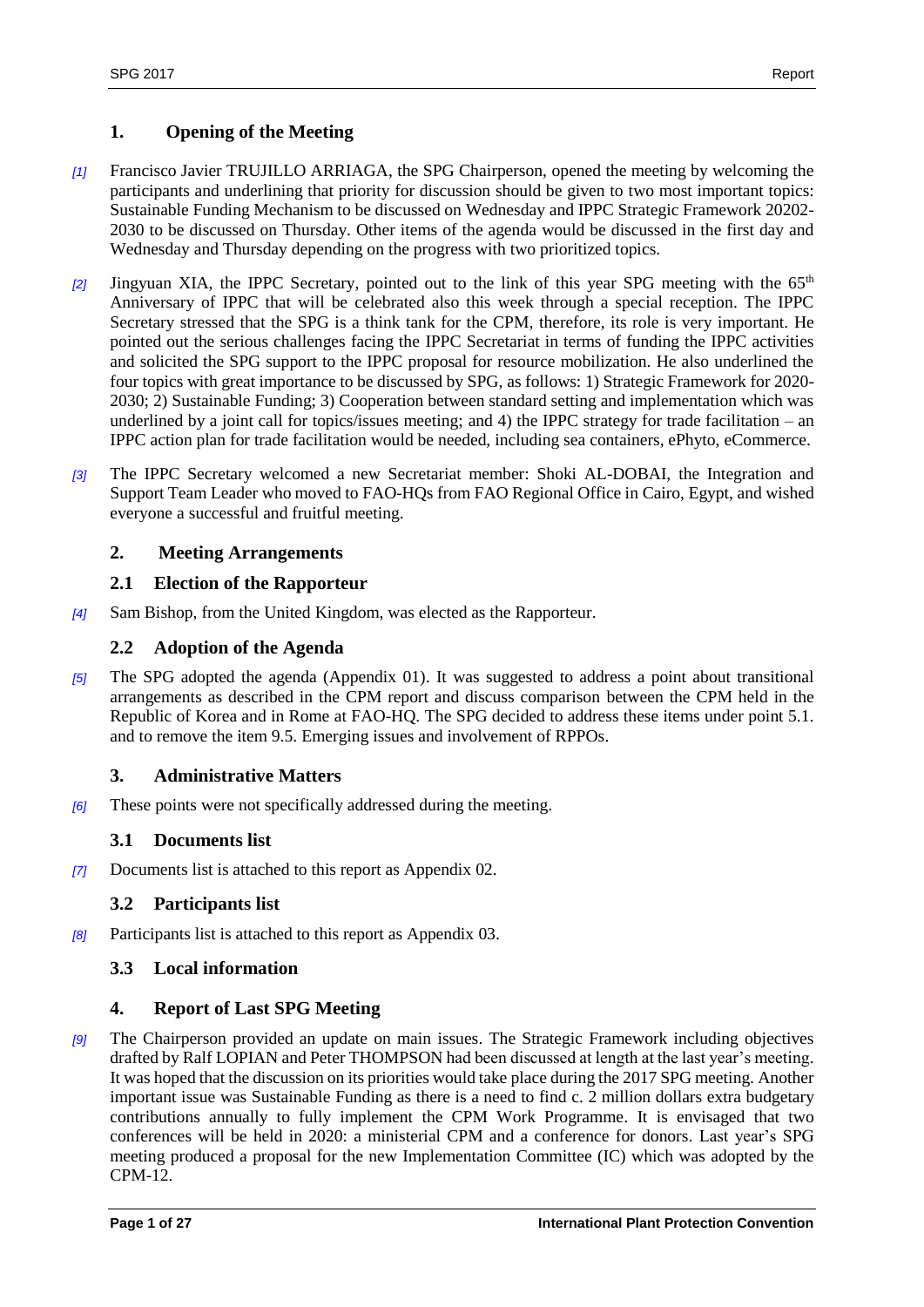*[10]* It was noted that in the last year report some elements were missing regarding the draft IPPC Strategic Framework. The report contains only five topics selected, while in fact there were two discussion groups with two lists of topics, therefore an outcome of one group with 8 topics was not included in the meeting report.

#### <span id="page-4-0"></span>**5. Report from CPM Chairperson**

*[11]* The Chairperson provided an update on behalf of the CPM Chairperson on the outcomes of the Bureau meeting held in June 2017. The main subjects discussed: 1) eCommerce; 2) Sustainable Funding; 3) the membership of the IC; 4) draft TORs for a stakeholder advisory committee.

## <span id="page-4-1"></span>**5.1 Updates from CPM-12 meeting**

- *[12]* This was the first CPM to be held outside of Rome and it was agreed the event had been a success. Holding the event outside of Rome added c.600,000 dollars to the usual cost of hosting the meeting. The additional costs were to cover things like accommodating FAO official translators, and were by the Government of the Republic of Korea. There were also increase in human resources cost, such as staff time, but overall it was felt that organizing the meeting was more efficient. The official agreement (Memorandum of Understanding) between the FAO and the Republic of Korea to host the CPM took considerably longer to be concluded than expected.
- *[13]* It was felt that being outside of Rome raised the profile of the IPPC in the region and resulted in increased attendance from the countries of the Asian region compared with CPMs in Rome and being outside of Rome raised the profile of the IPPC in the region. In addition, having CPM hosted by a contracting party is kind of increasing public awareness on plant health and supporting the country capacity in plant health and phytosanitary issues.
- *[14]* The SPG thanked the Republic of Korea for hosting the CPM in a perfect manner and felt that further CPMs could be held outside FAO-HQs if contracting parties volunteer to host them (include covering the additional costs associated with doing so) as it would help to raise the profile of the IPPC in other regions.
- *[15]* The Chairperson felt that the 2017 Theme of Plant Health and Trade Facilitation was addressed well, especially with the delivery of a keynote speech by the Secretary-General of the World Customs Organization. A case-study on the avocado industry clearly demonstrated the connection between correct implementation of ISPMs and the opening of new markets followed by an increase in trade volume. The role of IPPC was clearly underlined.

#### <span id="page-4-2"></span>**5.2 Updates from Bureau**

*[16]* It was addressed under point 5.1.

#### <span id="page-4-3"></span>**6. Keynote Address from IPPC Secretary: The IPPC in 65 years**

- *[17]* The IPPC Secretary provided background information on the IPPC in 65 years, including: 1) historical development stages; 2) five major achievements: IPPC strategic objective, IPPC towards 2020, IPPC Secretariat's Work Plan, Standard Setting; Standard Implementation; International Cooperation with technical, trade, environment related organizations, 3) The Way Forward: contribution to seven UN-SDGs goals; IYPH 2020 – milestone for IPPC; Development of the IPPC Strategic Framework for 2020- 2030; prioritization to enhance implementation, trade facilitation, biosecurity, emerging pests.
- *[18]* John Hedley, from New Zealand, underlined that the impact of climate change on pests was a significant issue and that this highlights the need for the IPPC to continue to work with the FAO and outside partners.
- *[19]* The Chairperson supported this and also emphasized the need to take into consideration the increasing globalization of trade.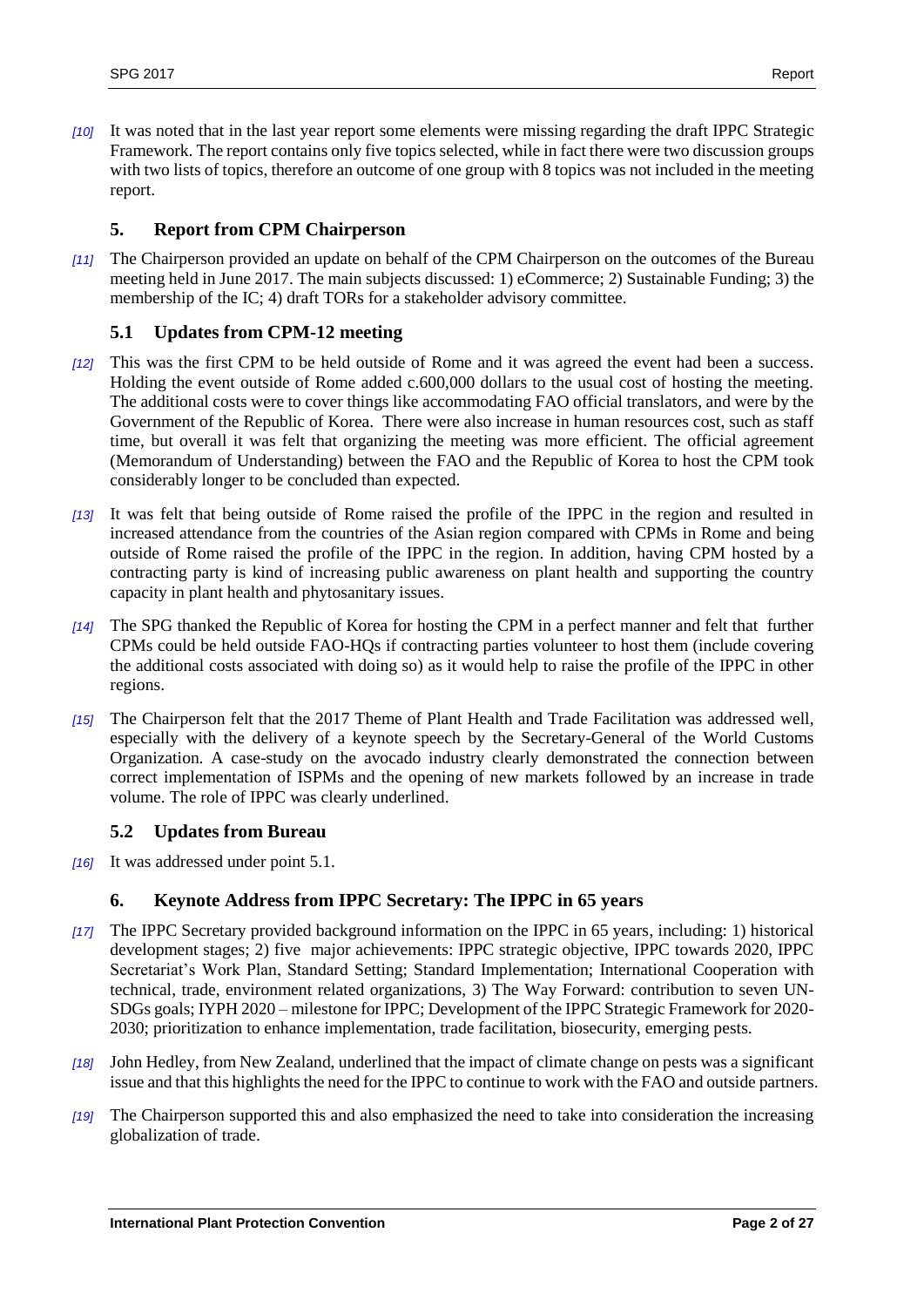## <span id="page-5-0"></span>**7. Strategic Topics**

## <span id="page-5-1"></span>**7.1 IPPC Strategic Framework for 2020-2030**

- *[20]* Peter THOMSON, from New Zealand, and Ralf LOPIAN, from Finland, introduced a paper on the IPPC Strategic Framework that had been redrafted after the CPM-12 discussions. The IPPC Strategic Framework is a framework of the Convention and not a work plan for the Secretariat and the main intention is to support the objectives and purpose of the Convention, e.g. is to preventing the spread of pests. A simplified version of the framework may be need to be developed for advocacy purposes The intention is to present the framework to CPM-13 prior to sending it for country consultation with a view to adoption in 2019.
- *[21]* The floor was open for discussion on the mission, vision and ambition of the IPPC.

#### *Mission, vision and ambition.*

- *[22]* It was felt that the framework should not simply be quotes from the Convention, but should be more ambitious in its scope, e.g. setting out where we want to get to by 2030.
- *[23]* It was decided that a safe trade element should be mentioned in the mission as it attracts attention, highlights one of the key differences between the IPPC and CBD and was the reason why the Convention was revised.
- *[24]* There was a discussion if a control of pests should be included as the IPPC Article I.1 clearly states that the purpose and responsibility of the Convention is "to promote appropriate measures for their control. However that was seen as too broad, and therefore a mention of management of impact in countries should be removed. Internal controls of all pests is a responsibility of each country, while more efforts would be needed to conduct pest eradication campaigns at national levels as it in itself prevents pests from spreading to other countries. Regarding ambition, it was felt that it should cover activities which we wanted to do in practical terms. Some concerns were raised as to who exactly would be carrying out these activities but this could be clarified later in the document. It is important to be very clear on who is responsible for delivery of the framework e.g. it needs to be clear that it is not the IPPC secretariat which is responsible.
- *[25]* It was suggested to include in the document: benefits and opportunities, risks and challenges, an element of agricultural productivity or economic growth, direct link to food security and safe trade, synergies with pests affecting the environment and modern technologies. It should also underline that IPPC aims at harmonized measures based on the ISPMs.
- *[26]* The SPG decided that the sections on mission, vision and ambition should be redrafted based on the SPG feedback.
- *[27]* The floor was then open for discussion on strategic objectives.

#### *Strategic objectives:*

*[28]* It was stated that a relationship with trade and environment (CBD) should be included in objectives. The objectives should be aligned with SDGs. It should also be clear that IPPC is not a food security agency. The group also agreed that there should be a chapeau paragraph in which it is specified that all objectives are of equal importance and that there is no hierarchy intended. A concern was raised on how to measure proposed objectives.

#### *A. Facilitate Trade Development and Economic Growth*

*[29]* The descriptive part of the objective should be redrafted taking into account definitions from ISPMs. IPPC in the text means the Convention. It was proposed to clarify in more detail on how the objective relates to specified SDGs. A proposal was made to add a glossary of terms to the document.

#### *B. Enhance Global Food Security and Protect Sustainable Agriculture*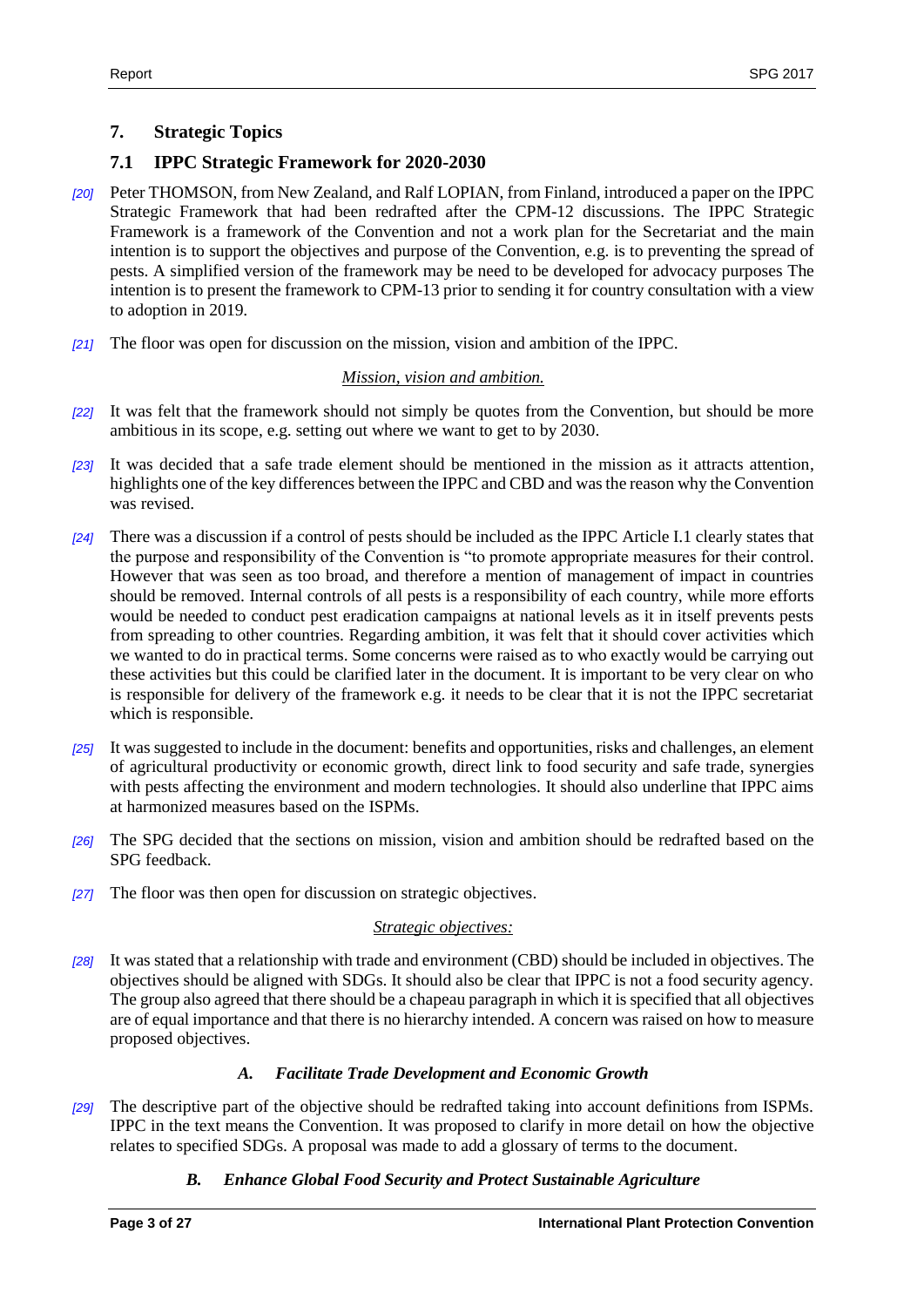*[30]* That narrative of the objective should be redrafted to include responsibilities of contracting parties and a role of NPPOs. The relation to food security should be underlined. Sustainable agricultural productivity should be mentioned although a word "sustainable" could mean different things.

#### *C. Protect the Environment, Forests and Ecosystems from the Impacts of Plant Pests*

- *[31]* As the CBD is mentioned in that objective, other biodiversity related conventions should also be mentioned. A reference to aquatic plants should also be made as it is an environmental issue. Likewise SDGs regarding water could be added. However, our activities regarding aquatic plants only include one recommendation, therefore that claim could be too farfetched resulting in a loss of credibility.
- *[32]* The floor was then open to discuss Core activities.

#### *Standards*

A reference to communication and partnership, an importance of harmonization and standards referring to pathways and commodities should be added. We should take into account practicality of implementation so it is not clear that we do not ignore industry.

#### *Capacity Development*

*[33]* We should not mention that we carry out capacity development only when we have resources available as this would consider this activity as a secondary to standard setting, even if this is how the current situation looks like. On the other hand, capacity development in need of funding could attract donors, however the text referring to it should be revised.

#### *Communication*

*[34]* General public should be aware of IPPC, therefore, communication activities should be highlighted. The Themes mentioned are not to be followed during 2020-2030 period. There was a discussion if communication is a core function of the IPPC. According to the IPPC, obligatory communications are information exchanges or other communications between contracting parties. Communication and effective management are important and a good communication strategy is critical but it is not a core activity of the IPPC. It was thought best to retain the importance of communication and management in the SF. This could alternatively be achieved by including them in a specific section/chapter and/or in an annex regarding activities critical to the delivery of the objectives. Communication should also include partnerships.

#### *Effective Government and Management*

- *[35]* It was felt that government and management were tools, similar to communication, therefore they could be addressed in a specific chapter such as "factors for success" or be moved to an annex. The CPM's role is important as it is clearly described in the Convention. Monitoring and evaluation should be a part of Effective Government and Management.
- *[36]* The floor was then open to discuss IPPC Development Agenda 2020-2030.

#### *IPPC Development Agenda 2020-2030*

- *[37]* The IPPC Development Agenda 2020-2030 consists of a list of possible programmes that could help master these operational changes during 10 years. The CPM-12 suggested some programmes which were later compiled and extended to include 13 topics altogether. The SPG assessed the list of suggested programmes in terms of their acceptability ( $\sqrt{\ }$  - topic accepted by the SPG) as follows:
	- (1) Harmonisation of Electronic Data Exchange: √
	- (2) Commodity, Pest and Pathway Specific Standards: preliminarily  $\sqrt{}$
- *[38]* A concern was raised if it is realistic to commit to that as we might not be able to make much progress. In general commodity standards are needed from a practical point of view. We should see it in a broader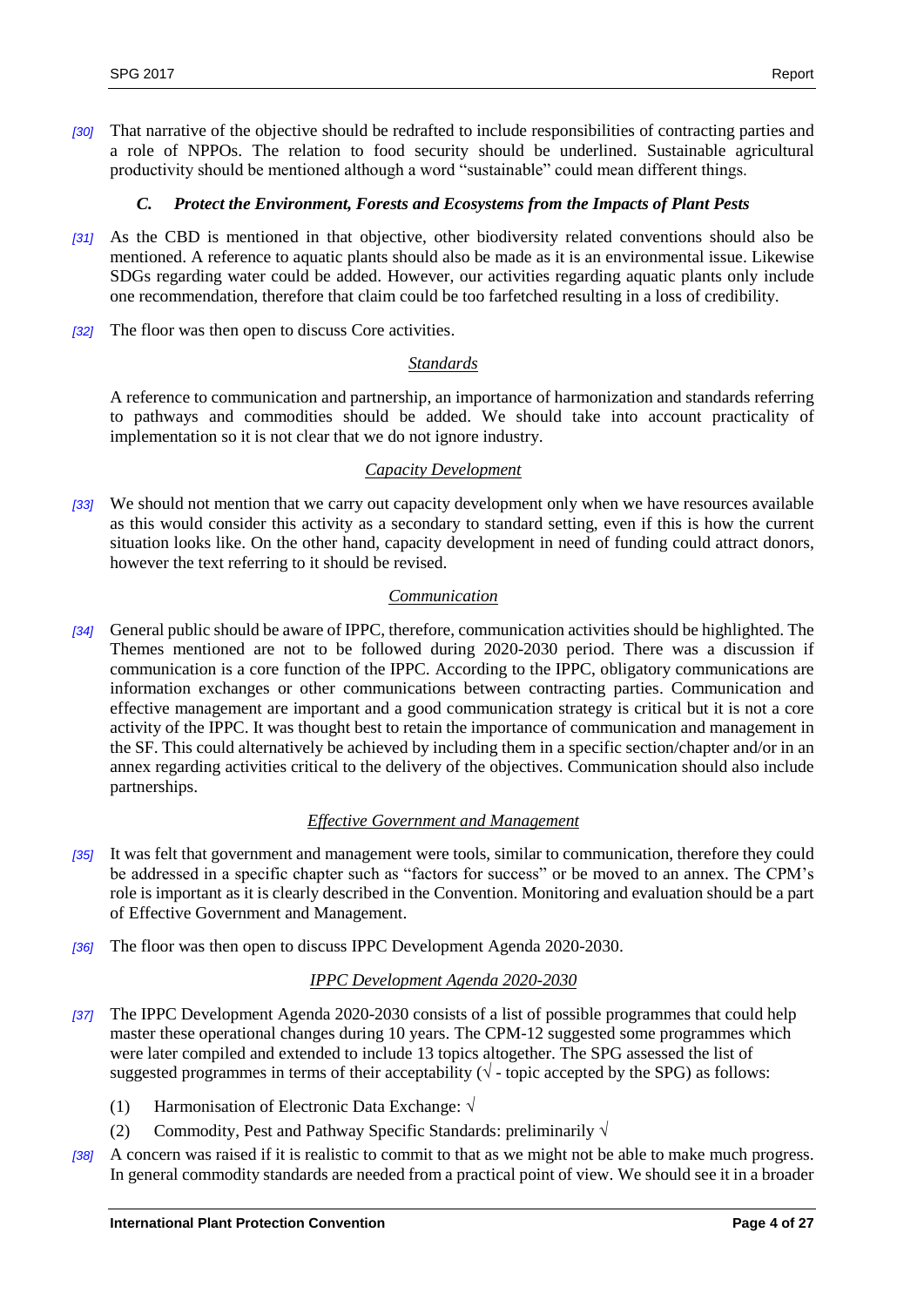light without being too specific. Some 'pilot' standards exist already (cut flowers – in process), but other do not (fresh products). It was decided that terminology would be revised to be more consistent and focus would be put on pilot standards which would be prioritized. Guidance materials for standards would be developed.

- (1) Management of E-commerce and Courier Mail Pathway: √
- (2) It was noted that additional IPPC inter agencies body might need to be established.
- (3) Enabling the Use of Third Party Services:  $\sqrt{(with some deletions and rewriting)}$
- (4) It was decided that some references needed to be deleted (such as to phytosanitary certificates). The audit component was also important to capture as it is key to the use of Third Parties.
- (5) Phytosanitary Emergency Response System:  $\sqrt{(with some addition and redrafting)}$
- (6) It was noted that RPPOs could have a coordinating role while emergency response should happen at a national level. That topic should be discussed at the TC-RPPOs. It was suggested that the activity should refer more to contingency planning, like gathering tools and information, for the contracting parties to use. It was decided that some redrafting of this activity is needed (to include phytosanitary treatments, RPPOs roles, etc.).
- (7) Global Pest Alert System:  $\sqrt{(with some work to be done)}$ .
- (8) One participant raised a concept that a collection of data could be done in another way and not directly from NPPOs. Some suggested an introduction of an incentive to report pests, as some contracting parties are not reporting due to trade consequences. However, duplication of RPPOs work should be avoided. A link with CABI and other organization might be created. The TC-RPPOs should discuss this issue and suggest possible solutions, however there was no endorsement for the concept to collect data from sources others than NPPOs
- (9) New Treatment Technologies:  $\sqrt{(with some revision to be done and combined with No. 8)}$
- (10) This topic was thought to be very broad and might be understood differently. The current text needs rewording taking into account needs of developing countries. A creation of new technology advisory body was suggested. These technologies should focus on technologies for pest detection and surveillance. New technologies might not have the same meaning in developing countries. Technologies should be combined with Phytosanitary Research Coordination.
- (11) Global Phytosanitary Research Coordination:  $\sqrt{(to be combined with No. 7)}$ .
- (12) It was noted that we should avoid overlap with existing networks.
- (13) Diagnostic Laboratory Network:  $\sqrt{(with some clarification)}$
- (14) This issue is important for developing countries. It should be clarified that it would be donor orientated activity. The IPPC would establish supporting protocols.
- (15) Capacity Development Brokering Service: -
- (16) It was felt that this subject is too broad to agree on it in the current moment.
- (17) Worldwide Plant Health Education: -
- (18) It was noted that it would take a lot of time based on experience of some contracting parties. Preparing a whole curriculum would be too much, maybe smaller modules could be done, however it was not possible to agree on that in the current moment.
- (19) Public-Private Partnerships Mechanism: -
- (20) It was felt that a creation of a new mechanism was not really needed. For now there was the ePhyto Industry advisory group that worked well and unless other groups approach us on specific issues dedicating time to that was not needed.
- (21) Review the State of Plant Health in the World: -
- (22) The Convention required us to do it, although it has never been done formally. It was not clear how and if it is linked to pest reporting. Proposal of Kenya to organize a conference will be discussed anyway.
- (23) Framework for standards and implementation through monitoring and evaluation. -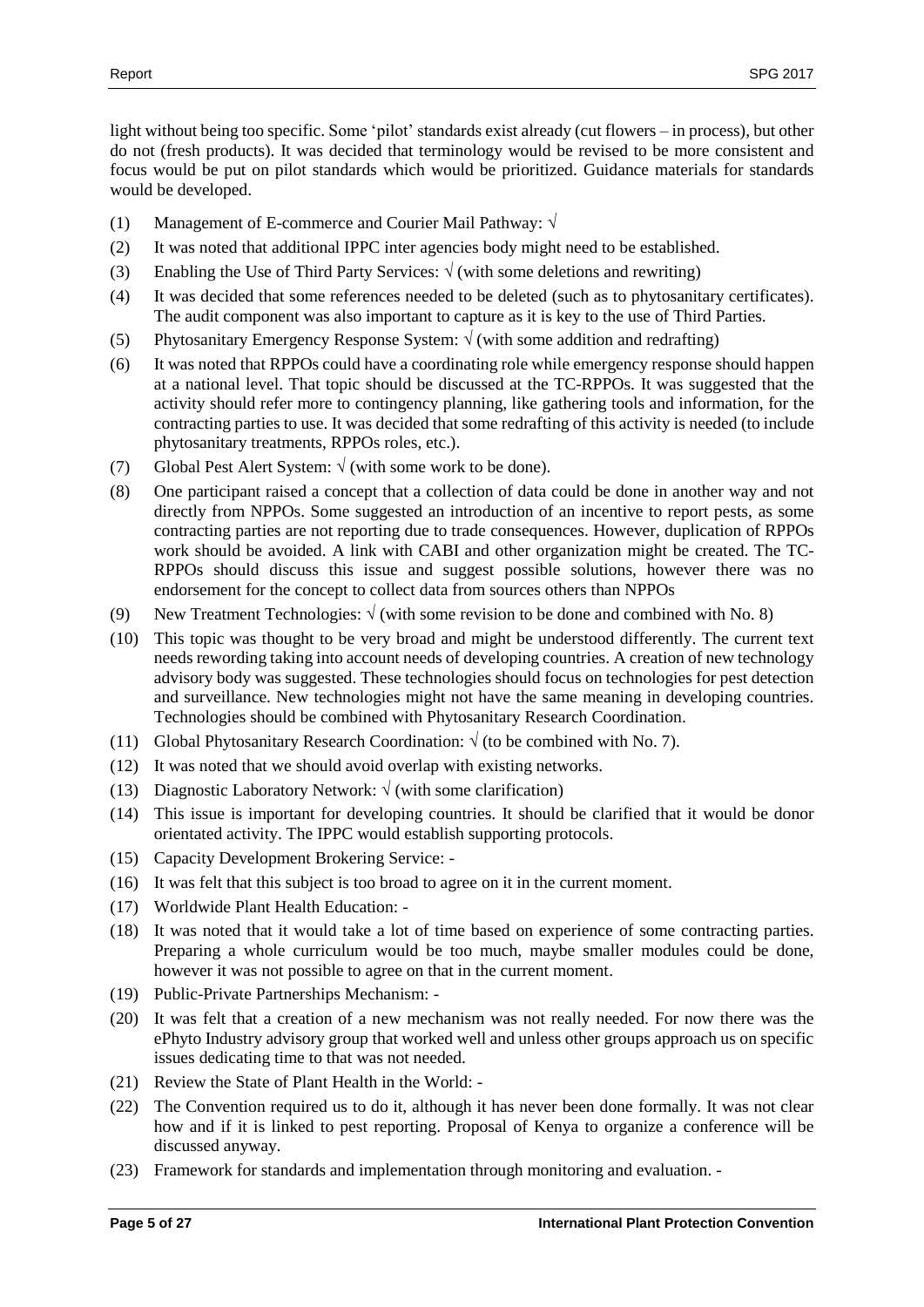- (24) It was suggested as an additional proposal. However some countries felt that it would not appeal to the public and it would be too late to wait until 2020.
- *[39]* The comments to the document should be sent by the SPG participants to Peter THOMSON and Ralf LOPIAN until the end of October 2017.

#### <span id="page-8-0"></span>**7.2 IYPH in 2020**

- *[40]* Ralf LOPIAN updated the participants on the latest developments in the area. The IYPH Steering Committee took place in April 2017 after the CPM-12. The Second Committee of the UN will now deal with the request to establish IYPH. A deadline for a submission of papers is in October and Finland will submit the paper, however not this year. The proposal will be discussed in November 2018 by that Committee. Ralf LOPIAN also sent out memos and background documents for all contracting parties to be used in proclaiming support to the IYPH as representatives in New York should be briefed in advance.
- *[41]* There are some potential challenges as some countries usually are reluctant to support proposals for the establishment of international years by the United Nations General Assembly. Additionally, co-sponsors are needed to demonstrate that Finland has a number of partners in this enterprise. Three co-sponsors are already confirmed (Australia, Israel and Ireland). A call was sent out to encourage more cosponsors to come forward and as a result three countries had indicated that they are willing to volunteer as cosponsors. The SPG believed it would be good to have also developing countries as co-sponsors. The role of a co-sponsor would be to support drafting a resolution although it has already been drafted. Cosponsoring does not mean investing any financial means but providing a general support to the initiative.
- *[42]* The 2017 UN Climate Change Conference will convene in November 2017 and the IPPC will prepare a side event on climate change and plant health initiated by Tonga. Additionally, Australia, Fiji and Finland will be present at the side event to promote the IYPH.
- *[43]* It was also reported that the organizers of the International Congress of Plant Pathology (Boston USA in 2018) had approved a session on international plant health, which includes a presentation on the IYPH. The International Society for Plant Pathology has also expressed interest in the IYPH and the ISF have pledged at least \$10,000 to support the proclamation, showing that there is a significant interest in the Year worldwide.
- *[44]* Ralf LOPIAN informed that a series of events like conferences were being planned by countries. The list was assembled and would be distributed when finalized to all contracting parties with descriptions on how to organize those events. By the end of 2020 all events should be recorded to assess a success of IYPH.
- *[45]* It was suggested to take into account lessons learned from previous FAO International Years and for example have a logo adopted as early as possible.

# <span id="page-8-1"></span>**7.3 2018 IPPC theme on Plant Health and Environment Protection**

- *[46]* The IPPC Secretary underlined that major activities are planned for CPM 13, including: a keynote address by the CBD Secretary General, a special topic session, a side event in cooperation with UNEP. Additionally, in 2018 at least one IPPC Seminar will be organized at FAO-HQ with a website subpage and 1 factsheet developed.
- *[47]* It was noted that this theme is very important as there is a direct link between pests and the environment that should be emphasized. There is a significant amount of experience within the plant health community on the management of pests and it was felt that this could be shared with other biodiverse relevant conventions. It was suggested that IPPC attends CBD meetings as often as possible.
- *[48]* It was noted that a link to the environment and destruction of trees in public areas is a good way to engage with the public on the IPPC matters as urban ecosystems issues attract attention of even city dwellers. A link with climate change could also be explored. A possibility to have a 2020 high level symposium on the environmental issues could also be investigated.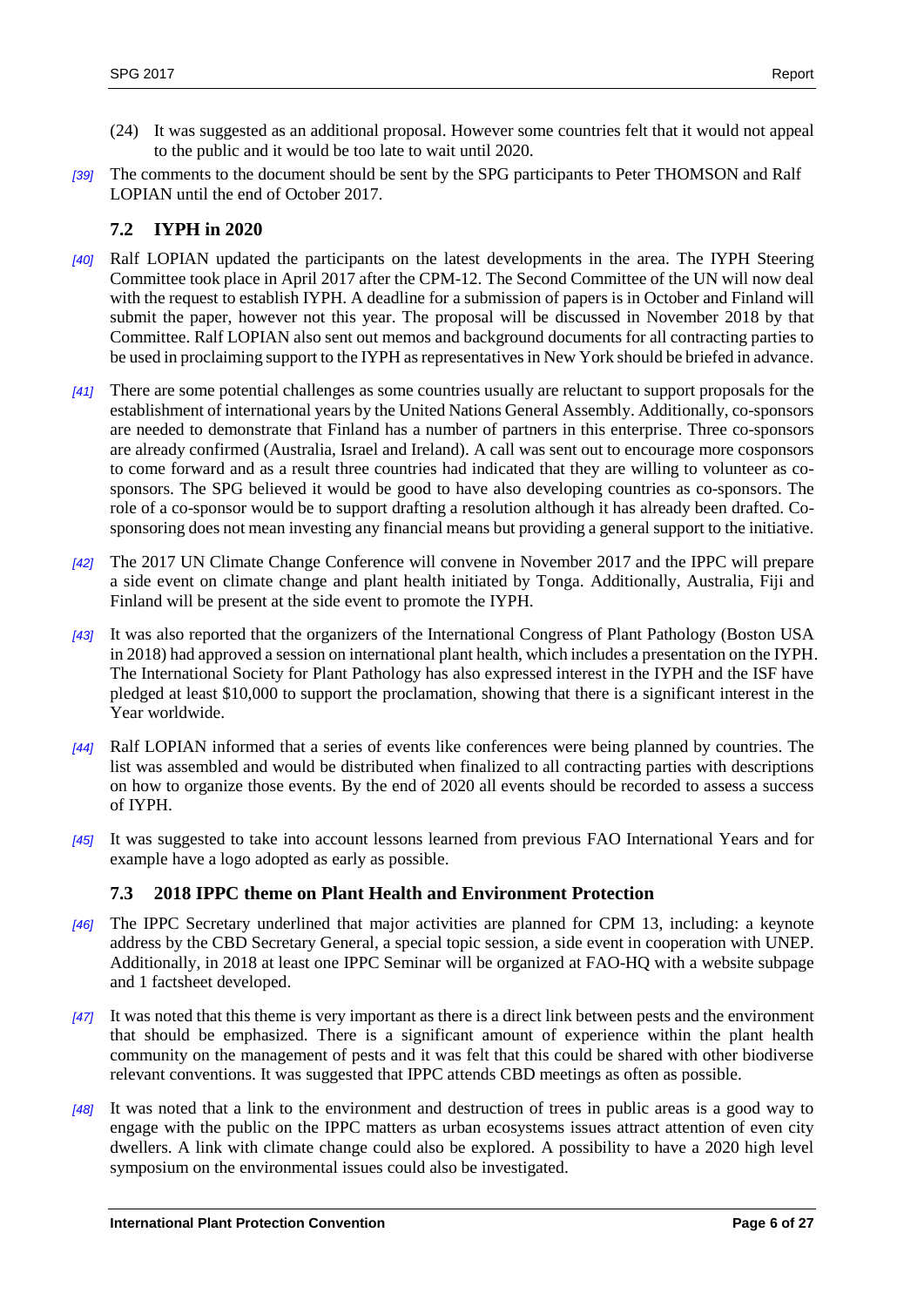#### <span id="page-9-0"></span>**8. Sustainable Funding**

- *[49]* The IPPC Secretary gave a presentation on Resource Mobilization of the IPPC Secretariat for 2017 that covered these topics: 1) Budget Plan for 2017 with detailed information on operational and staff costs and the sources of funding; 2) Resource Mobilization Plan for 2017 with sustainable funding initiative; 3) Important activities, such as increasing awareness, strengthening Resource Mobilization Task Force work; Resource Mobilization activities with other international organizations and contracting parties; 4) Major Outcomes of 2017 Resource Mobilization activities; 5) Conclusion and Suggestion.
- *[50]* The IPPC Secretary briefed the participants about the major outcomes of the 2017 Resource Mobilization activities such as, IPPC-Sustainable Funding initiative, IPPC Resource Mobilization Task Force, progress in the IPPC Multi-Donor Trust Fund snice 2013, the contribution of the IPPC Projects (supported by EU, STDF, China, Japan, Switzerland), and in-kind contributions from contracting parties, RPPOs, international organizations. He concluded with highlighting the emerged challenges, particularly the new very strict FAO policies for haring consultants and PSA that demand more support from IPPC CPs to ensure a sustainable funding is in place.
- *[51]* The IPPC Secretary suggested that contracting parties, Bureau and FC members should be actively engaged in resource mobilization activities in to raise sufficient funds for ensure the survival and sustainable development of the IPPC Secretariat. He also underlined that activities regarding IPPC financial situation should be based on transparency and efficacy.
- *[52]* The SPG discussed in detail staffing and funding allocated until now to the IPPC Secretariat (6 currently occupied posts and 3 vacant posts) and how this compared with the 12 posts the FAO agreed to following the publication of the secretariat enhancement.
- *[53]* There was a suggestion to try to get commitment from FAO to provide additional regular programme funding for the three additional posts, possibly through communications between Ambassadors and FAO. This suggestion was felt by some participants to be unrealistic due to the fact that FAO as a whole is currently looking at ways of reducing organizational costs. Instead it was suggested that effort should also be spent on soliciting external funds for to support project posts. In order to achieve this it is felt that a new mechanism for obtaining additional funding to bring stability into the IPPC Secretariat was needed. The CPM-12 asked for more details regarding that new mechanism which was revised in cooperation with FAO LEG.
- *[54]* Marko BENOVIC (IPPC Secretariat), Marie-Claude FOREST from Canada, Marta Pardo (FAO Senior Legal Officer) and David McSherry (FAO Senior Finance Officer) presented an update on the development of the mechanism for sustainable funding to secure an additional 2 million dollars annually on top of 3 million dollars coming from the FAO. At the current time an official agreement needs to be reach with the FAO each time somebody wishes to donate additional funding to the IPPC. Negotiations to have these agreements signed separately for each donation is a lengthy, bureaucratic, process that is not sustainable in the long run. A new proposal replacing the old system comprises of: an overall CPM decision (with conditions in Annex 1) which will replace the need for individual agreements between FAO and contracting parties, and an adjusted UN scale of contributions (in Annex 2). The adjusted UN scale of contributions derives from the UN scale of assessment based on the particular needs of the IPPC. The contributions would be voluntarily and it is not expected that all contracting parties would donate funds.
- *[55]* It was hoped that CPM 13 would reach agreement on a new funding model based on the sustainable funding proposal but without a table indicating amounts per each country. A process would also be needed to clearly show donors how they contributions were being spent.
- *[56]* A separate project based funding model was explained in detail, project could be internal (funded by contracting parties) or external (funded by international organizations), linked to a specific initiative, enacted by a CPM priority and directed at outcomes unlikely to attract project funds. It should still follow the FAO project cycle. It would be based on a previous idea discussed at SPG of "pay as you  $go$ ".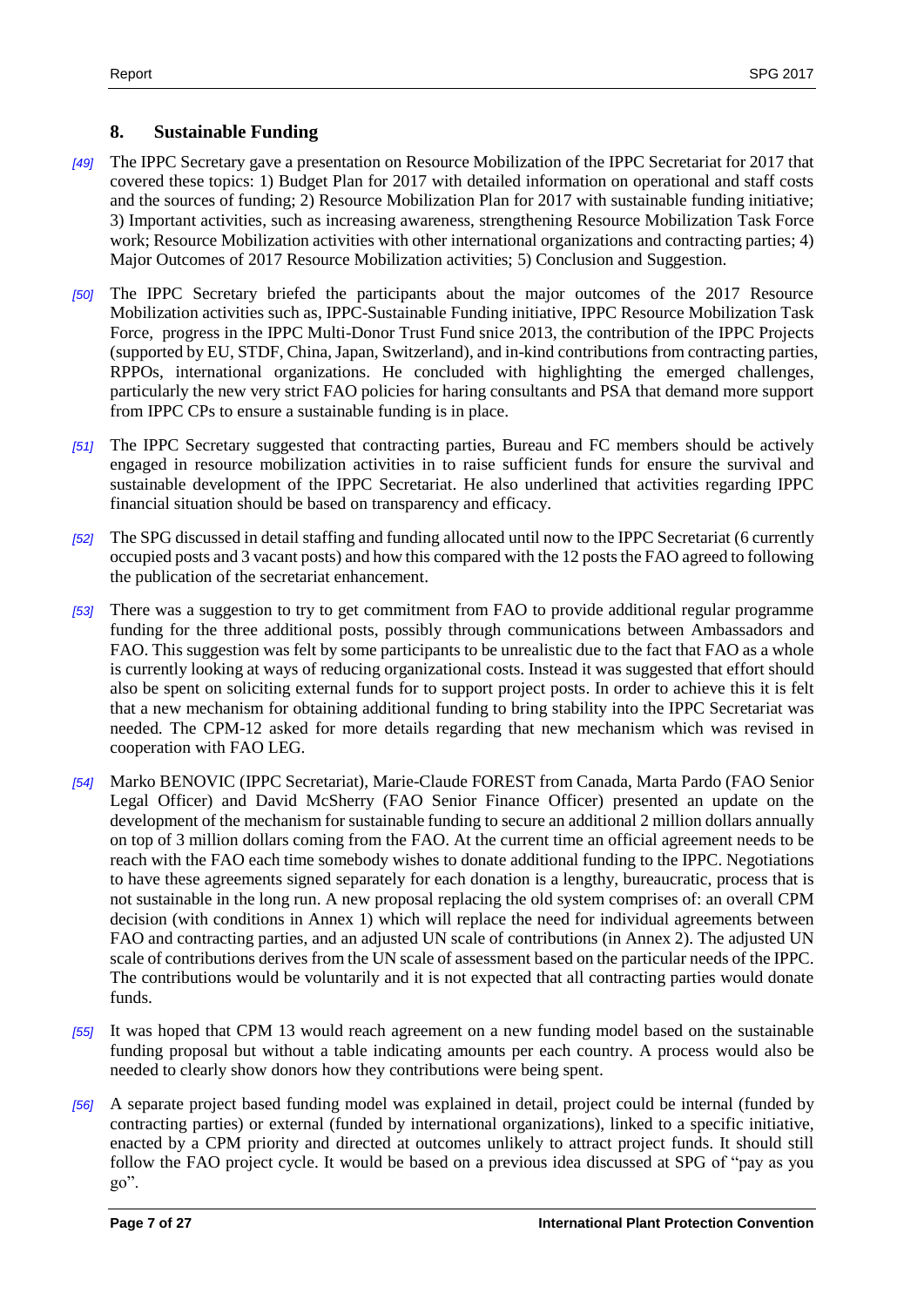- *[57]* A suggestion to revise the Convention to include a funding mechanisms was deemed unrealistic and would take at least 10 years providing that all contracting parties would agree. There would also be a danger that other topics apart from financial ones would be opened as well for negotiations while currently there was no other driver for revision.
- *[58]* The IPPC secretariat had concerns about all donations being earmarked donating contracting parties for specific activities, on the other hand, other priority activities are required by Contracting Parties remain with no funding to be implemented. The SPG recommends that activities of the Secretariat would continue to be decided by the CPM and not by single donor. The pay as you go projects are also not desirable by SPG which only benefit a small number of countries taking Secretariat resource away from delivery of its core functions and activities.
- *[59]* It was felt that IYPH 2020 should be used for advocating for the FAO to raise its contribution to the IPPC to the same level as that provided to CODEX.
- *[60]* The Chairperson summarized that the sustainable funding proposal should be redrafted taking into account the SPG feedback to include several mechanisms to fit with different requirements from the contracting parties as a general CPM decision with donations on a voluntarily basis. It would be then discussed at the December Bureau meeting.

## <span id="page-10-0"></span>**9. Standards Setting and Implementation**

#### <span id="page-10-1"></span>**9.1 Review of topics on framework of standards and implementation**

*[61]* It was noted that not a lot work was done regarding this issue. The CPM-13 should approve it based on the document already available on the IPP while in 2018 the framework would be updated by a joint Task Force. It was suggested that the document still needs some improvements.

#### <span id="page-10-2"></span>**9.2 Call for phytosanitary issues**

- *[62]* Corné VAN ALPHEN, from the Netherlands, presented the outcomes of discussions of the Focus Group to develop criteria for a call for phytosanitary issues that took place on Monday, 9 October 2017. The suggested name for calls was: "a call for topics: standards and implementation" and would be issued every 3 years. The group proposed a process for the call in the form of a chart. A Joint Task Force, the SC and the IC would be involved in the process. The Chairpersons of the SC and the IC were expected to actively participate in the process. If the CPM agreed with those outcomes the process could start in November 2018. The Focus Group also looked at the list of possible criteria for a call. The FG based the proposed criteria for the call the existing standard setting criteria and modified these fit both areas of standard setting and implementation. Having a joint call was seen as a great opportunity to increase the cooperation between standards setting and standards implementation. There could also be a possibility to open calls beyond contracting parties so the SC and the IC could submit topics as well.
- *[63]* The SPG discussed in detail the proposal of the Focus Group. Some issues were raised concerning joint expert working groups; an early detection of the best solution to the issue raised (a standard or a manual or guidelines or a recommendation) that would address best a need of contracting parties and that could be identified early in a process; the length of the process, readjustment of a standard setting process; a link with emerging issues.
- *[64]* The SPG believed that the suggested process for the call was too long to address emerging issues in order to keep the IPPC move faster to be more relevant and responsive.
- *[65]* It was noted that while a standard was being created the experts should also be thinking about possible issues with its implementation. At the same time, it should be up to a contracting party putting forward a topic to also suggest which solution (a standard, a manual, etc.) would fit best their needs. The current framework of standard setting would need readjusting to take into account the demand.
- *[66]* There was a suggestion to keep a call continuously open and not only every two or three years. However, resources would be needed for that.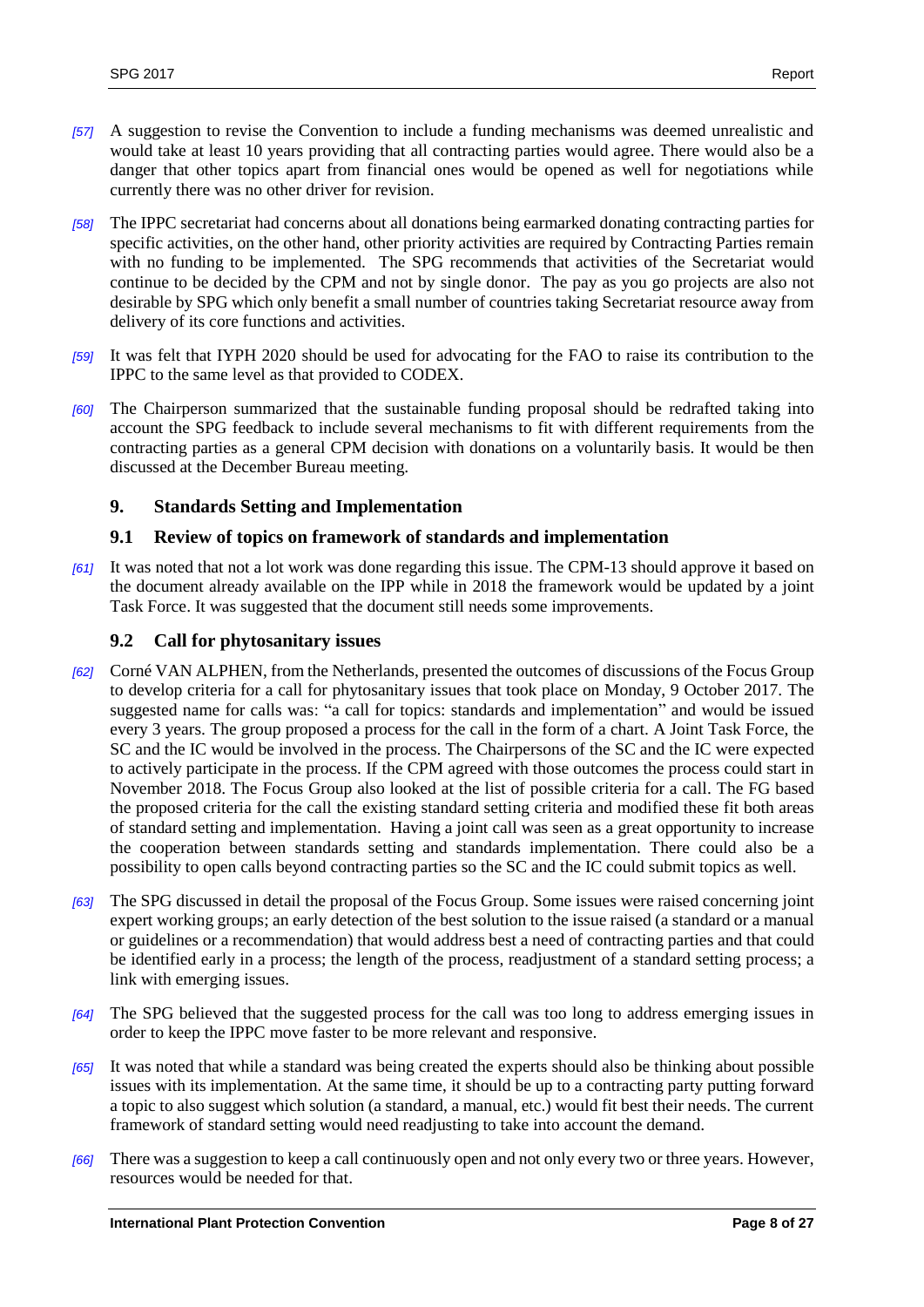*[67]* The Chairperson asked the Focus Group to take the comments of the SPG into account and to revise the draft to be discussed at the December Bureau meeting. Corné VAN ALPHEN will take a lead in that process. The Focus Group was also asked to include some information on the background explaining the general situation and informing clearly which issues the call was supposed to address.

#### <span id="page-11-0"></span>**9.3 Promotion of the implementation of eCommerce**

- *[68]* Sarah BRUNEL (IPPC Secretariat) briefed participants on the developments in the area of eCommerce and a meeting of WCO expert group on eCommerce that took place in Brussels on 11 October 2017. At the CPM-12 a special topic session was organized on eCommerce. The Bureau also addressed this issue at its June meeting. In general, the WCO Secretariat is interested in producing a joint manual on eCommerce. The SPG was asked to select priorities on eCommerce related activities.
- *[69]* The SPG appreciated the activities that the Secretariat had undertaken so far. However, it was also noted that currently there was no funding for the proposed action plan. It was also mentioned that the general public would not read WCO manuals and groups of collectors should be approached individually at a country level. It was suggested to explore cooperation with postal services and with the Biodiversity Liaison Group (BLG) and CITES as they expressed concern about the same issues.
- *[70]* The SPG concluded that the topic should be researched more before a work plan is drafted. The presented list was very extensive and the SPG could not decide without more background information on resources (human, financial) needed to cover them. The SPG requested the Secretariat to estimate costs of the proposed activities for further discussion by the Bureau.

## <span id="page-11-1"></span>**9.4 Implementation of ePhyto project**

- *[71]* The IPPC Secretariat introduced the latest developments in the implementation of the ePhyto solution. The ePhyto HUB a secure system for the exchange of electronic phytosanitary certificates between contracting parties began operation in early August with a few contracting parties testing the exchanging of information about a month. The HUB is hosted in Geneva by the United Nations International Computing Centre (UNICC).This testing led to the implementation of the pilot project phase and contracting parties were provided with a first-hand look at the HUB administration portal. The ePhyto Steering Group is working with the UNICC to develop the evaluation criteria that will be used by pilot countries to assess the operation of the HUB including technical on-boarding information.
- *[72]* Developing countries raised the issue that they do not necessarily have good internet connections to participate in the ePhyto. It was explained that the system is being designed to operate in low bandwidth connections and it should be recognized that the use of electronic certificates not obligatory. Furthermore the IPPC would not be able to address the internet issue at the country level only provide the HUB for contracting parties to use.
- *[73]* The IPPC Secretariat noted that there are a number of international funding organizations such as the World Bank which may provide funds for efforts to improve trade facilitation by developing countries and ePhyto may be an important component to improving border activities and countries may be able to seek funds from these organizations that potentially could be used to support a variety of implementation activities related to ePhyto. It was suggested that the Secretariat should draft a paper on how countries can access funding to support the implementation of the system in their own countries. Additionally, the system is being designed to work on mobile phones and with the ability for NPPO staff to work offline and then upload data when services are restored.
- *[74]* The ePhyto Project Manager was thanked for outstanding efforts he has put into making a progress in the development of the ePhyto solution.
- *[75]* The Secretariat also noted that it is working with the FAO Legal Office to develop a document outlining the proper use of the system by countries to further improve the security of the overall operation of the Solution. It was noted that the document will be presented to CPM 13 for adoption.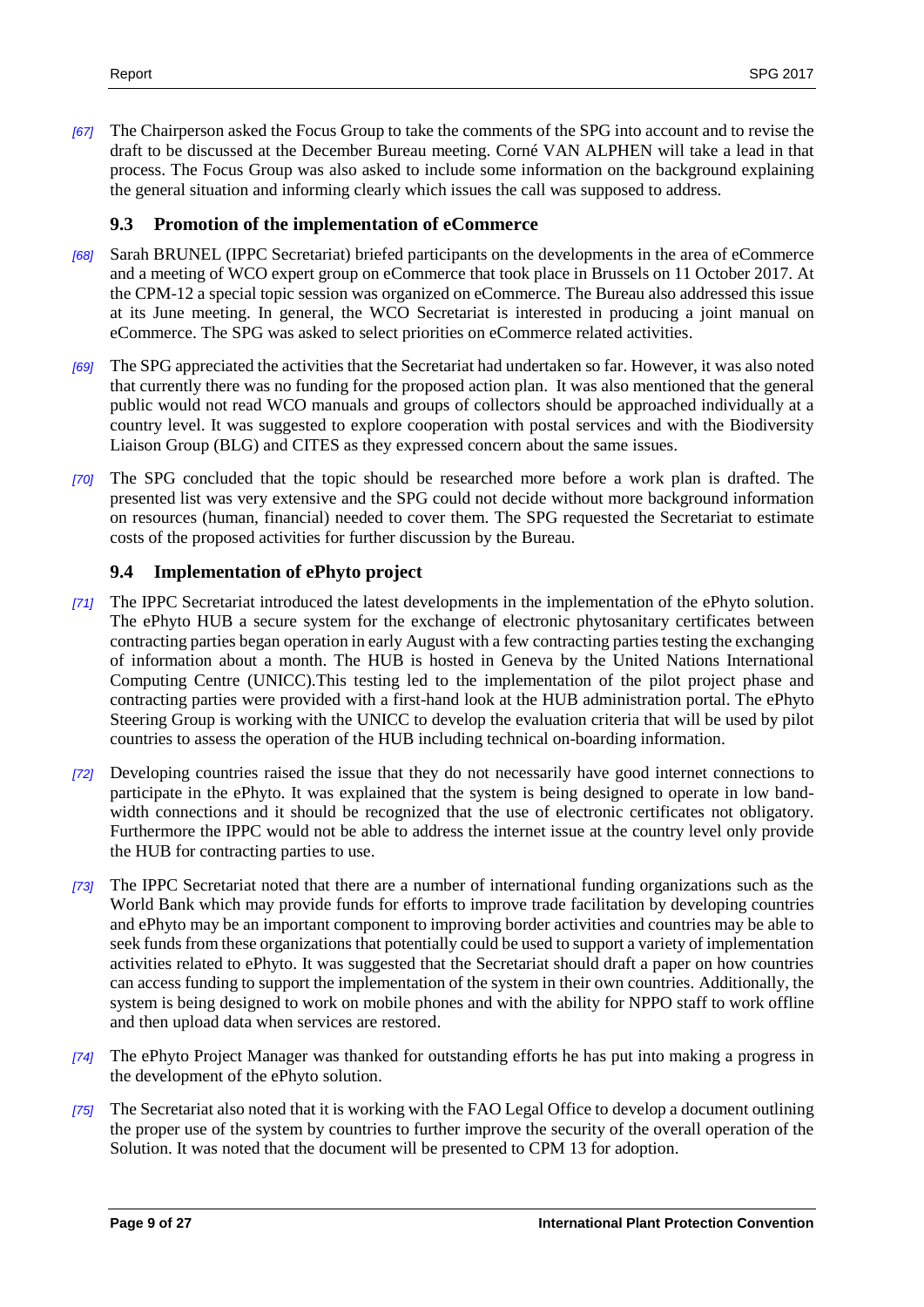*[76]* The Chairperson summarized that the discussion on that project would continue now in a more timely manner given that components of the Solution are being tested and that it is important to acknowledge that IPPC Secretariat has achieved significant progress in this area.

## <span id="page-12-0"></span>**9.5 Emerging issues and involvement of RPPOs**

*[77]* This point was not separately addressed.

#### <span id="page-12-1"></span>**9.6 Trade facilitation action plan**

- *[78]* The IPPC Secretary presented this topic. The CPM Chairperson drafted a paper available to participants covering the main areas: 1) cooperation with WCO; 2) ePhyto; 3) eCommerce; 4) Sea containers; 4) 2020 conference. The IPPC Secretariat should establish a Task Force for Trade Facilitation. The SPG was asked for feedback on the paper. The IPPC Secretary also informed that the IPPC agreement (MoU) with WCO should be signed this year.
- *[79]* Some participants raised an issue that in reality at the national level NPPOs were not involved while they should be directed to participate in the implementation of the TFA.
- *[80]* William GAIN, from World Bank, explained that national implementation committees should have different border agencies involved in at least working groups. In general, the government of each country should notify about the implementation stage of the TFA, including some details on legislation and inspections.
- *[81]* Some participants shared their experience on the functioning of similar working groups at the national level. In general although it was considered useful, especially in a process of consultation on specific issues, it proved to be very time consuming. It was also difficult to gather whole industry together as it is composed of different groups with different interests.

#### <span id="page-12-2"></span>**10. External Cooperation**

#### <span id="page-12-3"></span>**10.1 Industry Advisory Group and stakeholders' involvement**

- *[82]* Craig FEDCHOCK (IPPC Secretariat) briefed the SPG on the historical background and informed that an industry group was engaged in the ePhyto project as it was seen as mutually beneficial. Following that, an idea was developed to potentially increase the use of an industry advisory group into other IPPC areas.
- *[83]* Some participants raised a concern that a stable group with regular meetings might be too difficult to achieve. Maybe a broader network would be more feasible. However, at the current moment no other industry expressed a particular interest in IPPC. Participants shared their experience with national contacts with industry that was in some cases very costly and in others very divided as many industry group bodies exist at the national level. In general, a contact with the industry would have an added value for the IPPC. It was also noted that engagement with IYPH was already foreseen. Also, establishment of contacts on a global level should not interfere with contacts at national levels that were already established.
- *[84]* It was noted that proposed ToRs could be redrafted based on the SPG feedback.

#### <span id="page-12-4"></span>**10.2 Cooperation with International Seed Federation (ISF)**

- *[85]* The IPPC Secretary informed that the IPPC Secretariat met with ISF representatives and 4 areas of possible cooperation were identified: standard setting, implementation of ISPM 38, training at the 2018 IPPC Regional Workshops and communication (IYPH). They offered 10 000 Swiss francs as a donation. The ISF also support the ePhyto and currently chair the industry group.
- *[86]* The SPG acknowledged the importance of healthy seeds and raised several issues like who would develop material and pay for it and what would be the content for a training at the 2018 IPPC Regional Workshops. Some participants shared their experience with regional and national seed associations.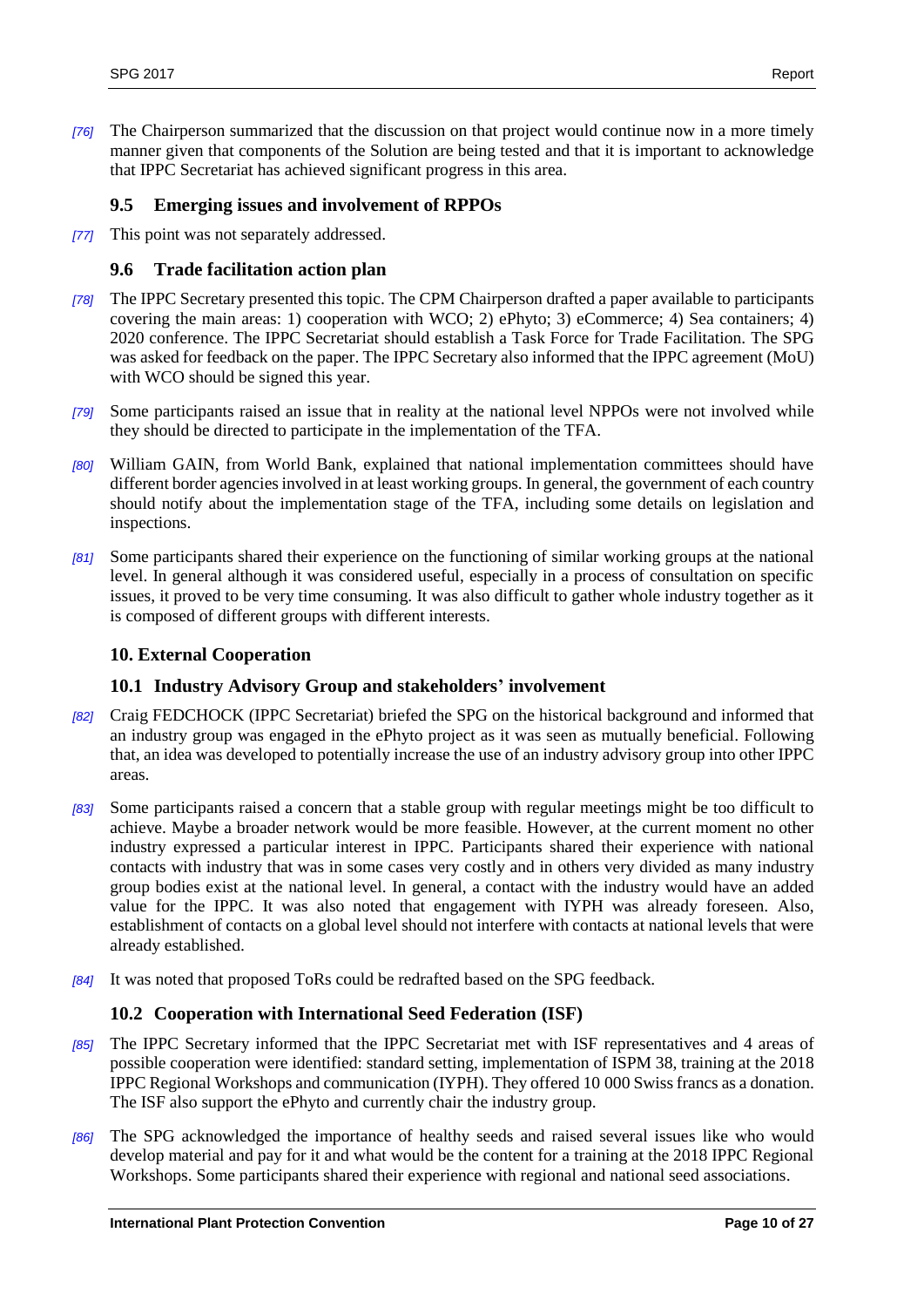*[87]* The SPG noted the information without any specific conclusion. Implementation of the ISPM on seed would happen at the national level in cooperation with regional or national seed associations.

## <span id="page-13-0"></span>**11. Strategic Topics Proposed by Contracting Parties**

## <span id="page-13-1"></span>**11.1 International Day for Plant Health (IDPH)**

- *[88]* The IPPC Secretary reminded about an initiative to establish the International Day to complement the IYPH. Potentially that could be discussed by the Bureau, the CPM, FAO Council and FAO Conference and then 2020 UN Conference would approve it.
- *[89]* Some participants expressed an opinion that a suggested 6 December for a Day would not be the best for the northern hemisphere.
- *[90]* Participants raised a concern on how would that influence a progress of establishing the IYPH as there a prevailing feeling against was against adopting international years (there is even a UN resolution against Years).
- *[91]* It was decided that it is better to wait for the outcome of the IYPH and then decide if we wanted to establish a Day as well. Trying to establish a Day now could jeopardize chances of establishing the IYPH. It was also noted that contracting parties could establish a day at a national level if they wished so.

## <span id="page-13-2"></span>**11.2 International Phytosanitary Conference**

- *[92]* Shoki AL DOBAI (IPPC Secretariat) presented the paper prepared by Kenya not able attend the meeting. The SPG was asked to express their views.
- *[93]* A value of the conference was not questioned and there was support for ensuring that such a conference takes place and possibly produce a publication on the state of the world's plant health. However, it was not clear to participants why the CPM should adopt a format of any conference not what they were actually being asked to adopt. In general, organization of conferences requires significant funding and the organizers should be responsible for running it without any financial support from the convention or organizational engagement from the IPPC Secretariat.
- *[94]* The Chairperson concluded that the Bureau could analyze further this issue and consider its implications and practical aspects.

#### <span id="page-13-3"></span>**11.3 Discussion paper on ISPM-15 symbol registration, plant health and IYPH**

*[95]* Mohammad MOHSIN, from Bangladesh, presented the paper which was noted by the SPG.

#### <span id="page-13-4"></span>**12. Any Other Business**

*[96]* No topic was discussed.

#### <span id="page-13-5"></span>**13. Date and Venue of the Next Meeting**

*[97]* The SPG will be held most probably on 9-11 October 2018. The IPPC Seminar could be organized at the same time on Plant Health and the Environmental Protection.

#### <span id="page-13-6"></span>**14. Close of the Meeting**

*[98]* The Chairperson thanked the participants for their feedback and input and closed the meeting.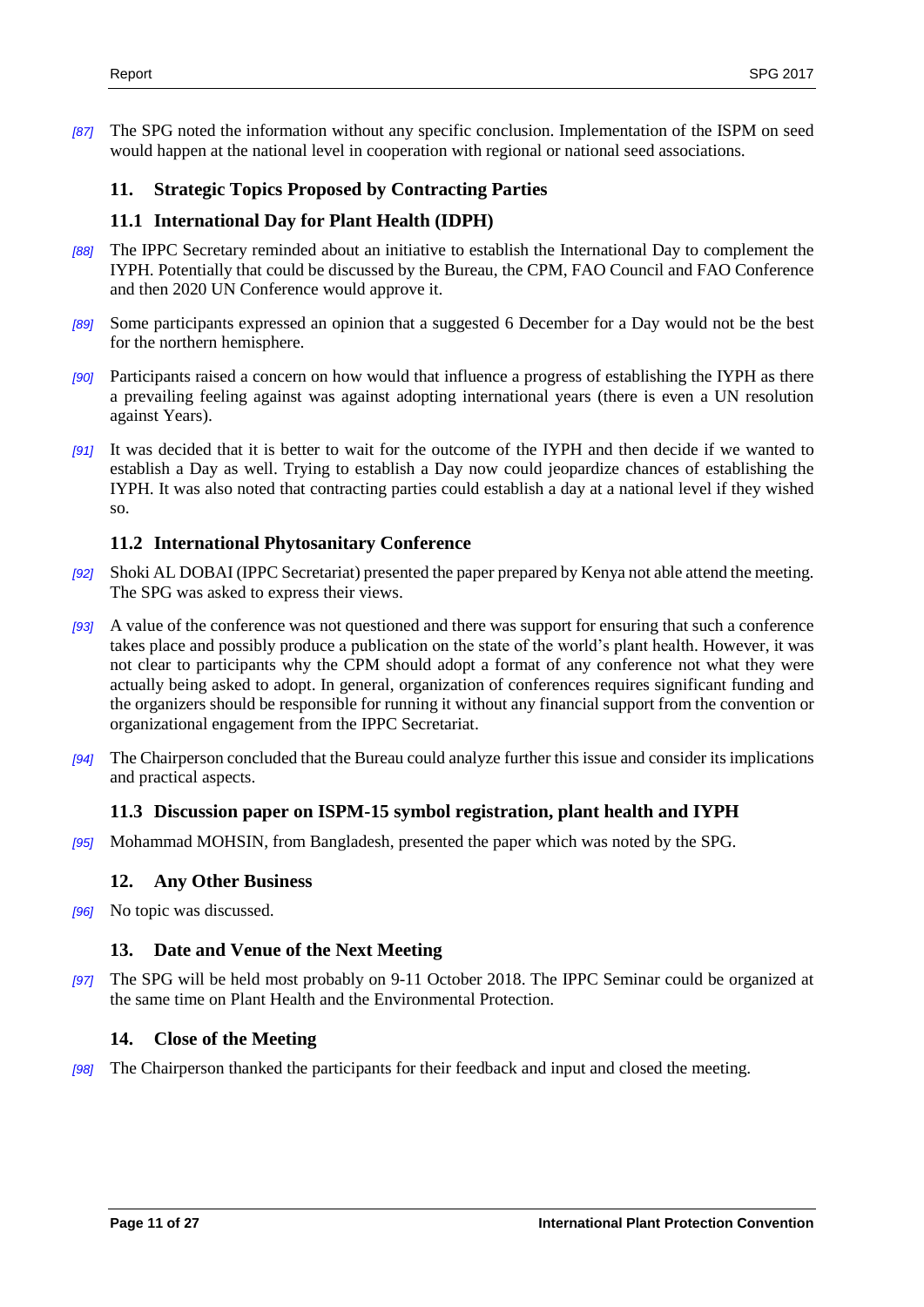# <span id="page-14-0"></span>**Appendix 01 - Agenda**

|      | <b>Agenda Item</b>                                                   | <b>Document No.</b>                                           | <b>Presenter</b>                            |
|------|----------------------------------------------------------------------|---------------------------------------------------------------|---------------------------------------------|
| 1.   | <b>Opening of the Meeting</b>                                        |                                                               | <b>XIA/TRUJILLO</b><br><b>ARRIAGA</b>       |
| 2.   | <b>Meeting Arrangements</b>                                          |                                                               |                                             |
| 2.1  | Election of the Rapporteur                                           |                                                               | <b>TRUJILLO ARRIAGA</b>                     |
| 2.2  | Adoption of the Agenda                                               | 01_SPG_2017_Oct                                               | <b>TRUJILLO ARRIAGA</b>                     |
| 3.   | <b>Administrative Matters</b>                                        |                                                               |                                             |
| 3.1  | Documents lists                                                      | 02 SPG 2017 Oct                                               | ALDOBAI/<br><b>FEDCHOCK</b>                 |
| 3.2  | Participants lists                                                   | 03_SPG_2017_Oct                                               | ALDOBAI/<br><b>FEDCHOCK</b>                 |
| 3.3  | Local information                                                    | <b>Link to the Local Information</b>                          | ALDOBAI/<br><b>FEDCHOCK</b>                 |
| 4.   | <b>Report of Last SPG Meeting</b>                                    | <b>Link to SPG Meeting Report</b><br><b>Oct 2016</b>          | <b>TRUJILLO ARRIAGA</b>                     |
| 5.   | <b>Report from CPM Chairperson</b>                                   | <b>Link to the Mid-Year Report of</b><br>the IPPC Secretariat |                                             |
| 5.1  | Updates from CPM-12 meeting                                          |                                                               | <b>RANSOM</b>                               |
| 5.2  | <b>Updates from Bureau</b>                                           |                                                               | <b>RANSOM</b>                               |
| 6.   | <b>Keynote Address from IPPC Secretary:</b><br>The IPPC in 65 years  |                                                               | <b>XIA</b>                                  |
| 7.   | <b>Strategic Topics</b>                                              |                                                               |                                             |
| 7.1  | IPPC Strategic Framework for 2020-2030                               | 07_SPG_2017_Oct                                               | LOPIAN/THOMPSON                             |
| 7.2  | IYPH in 2020                                                         |                                                               | <b>LOPIAN</b>                               |
| 7.3  | 2018 IPPC theme on Plant Health and<br><b>Environment Protection</b> |                                                               | RANSOM/XIA                                  |
| 8.   | <b>Sustainable Funding</b>                                           | 07_Bureau_2017_Oct                                            | FOREST/PARDO/<br><b>BENOVIC</b>             |
| 9.   | <b>Standards Setting and Implementation</b>                          |                                                               |                                             |
| 9.1  | Review of topics on framework of<br>standards and implementation     |                                                               | FEDCHOCK/<br><b>TRUJILLO ARRIAGA</b>        |
| 9.2  | Call for phytosanitary issues                                        | 10_SPG_2017_Oct                                               | <b>VAN ALPHEN</b><br>/LARSON/SOSA           |
| 9.3  | Promotion of the implementation of e-<br>commerce                    | 09_SPG_2017_Oct                                               | BRUNEL/SOSA                                 |
| 9.4  | Implementation of e-phyto project                                    | 08_SPG_2017_Oct                                               | SELA/FEDCHOCK                               |
| 9.5  | Emerging issues and involvement of<br><b>RPPO<sub>s</sub></b>        |                                                               | <b>TRUJILLO ARRIAGA/</b><br><b>FEDCHOCK</b> |
| 9.6  | Trade Facilitation Agreement work plan                               | 05_SPG_2017_Oct_Rev_01                                        | RANSOM/XIA                                  |
| 10.  | <b>External Cooperation</b>                                          |                                                               |                                             |
| 10.1 | Industry Advisory Group and stakeholders<br>involvement              |                                                               | FEDCHOCK/RANSO<br>м                         |
| 10.2 | Cooperation with International Seed<br>Federation                    |                                                               | XIA/ALDOBAI                                 |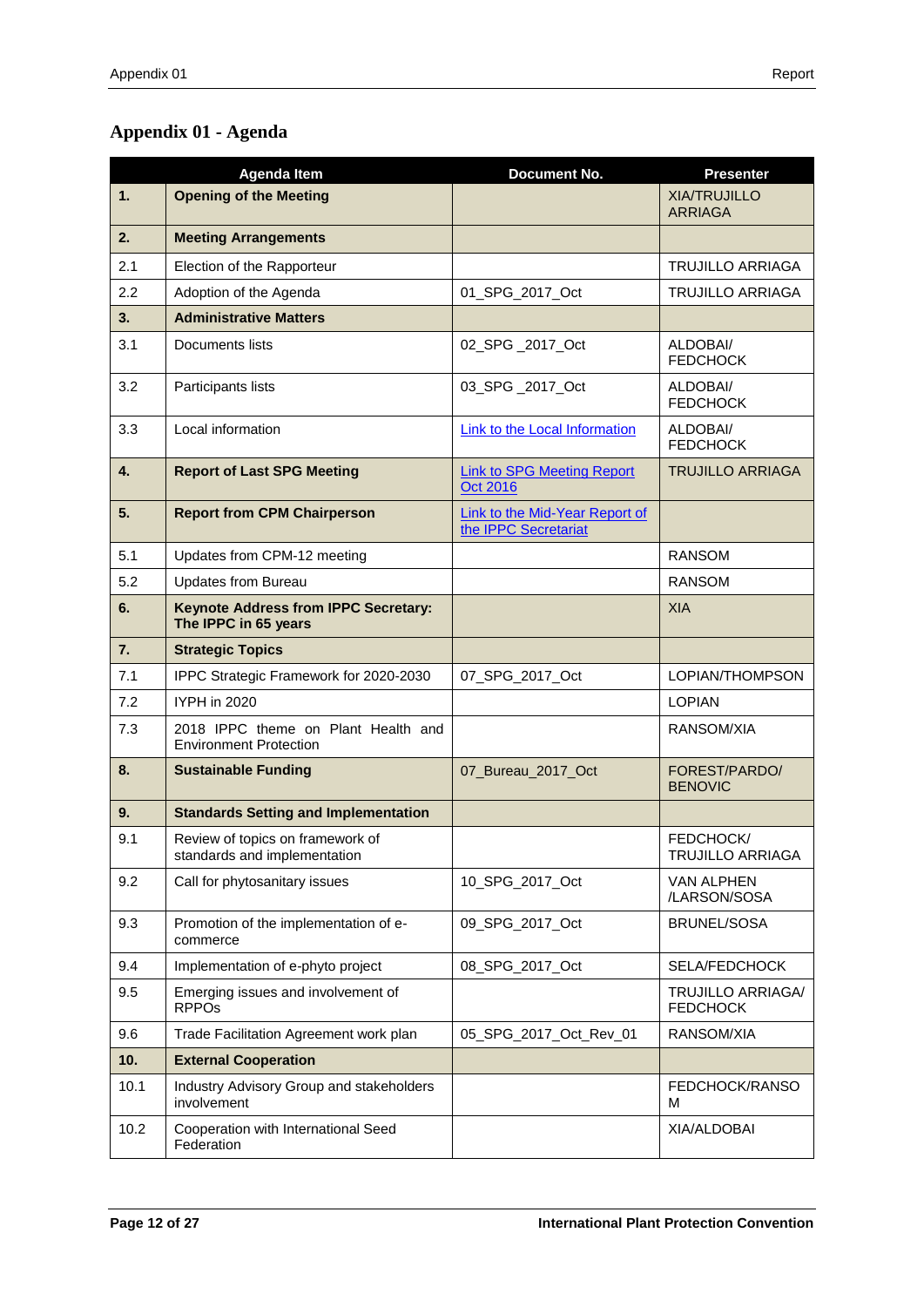|      | Agenda Item                                                               | Document No.    | <b>Presenter</b>        |
|------|---------------------------------------------------------------------------|-----------------|-------------------------|
| 11.  | <b>Strategic Topics Proposed by</b><br><b>Contracting Parties</b>         |                 | <b>TRUJILLO ARRIAGA</b> |
| 11.1 | International Day for Plant Health (IDPH)                                 |                 | <b>DOMINICA</b>         |
| 11.2 | International Phytosanitary Conference                                    | 04 SPG 2017 Oct | <b>KENYA</b>            |
| 11.3 | Discussion paper on ISPM-15 symbol<br>registration, plant health and IYPH | 06 SPG 2017 Oct | <b>BANGLADESH</b>       |
| 12.  | <b>Any Other Business</b>                                                 |                 | <b>TRUJILLO ARRIAGA</b> |
| 13.  | Date and Venue of the Next Meeting                                        |                 | <b>TRUJILLO ARRIAGA</b> |
| 14.  | <b>Close of the Meeting</b>                                               |                 | <b>TRUJILLO ARRIAGA</b> |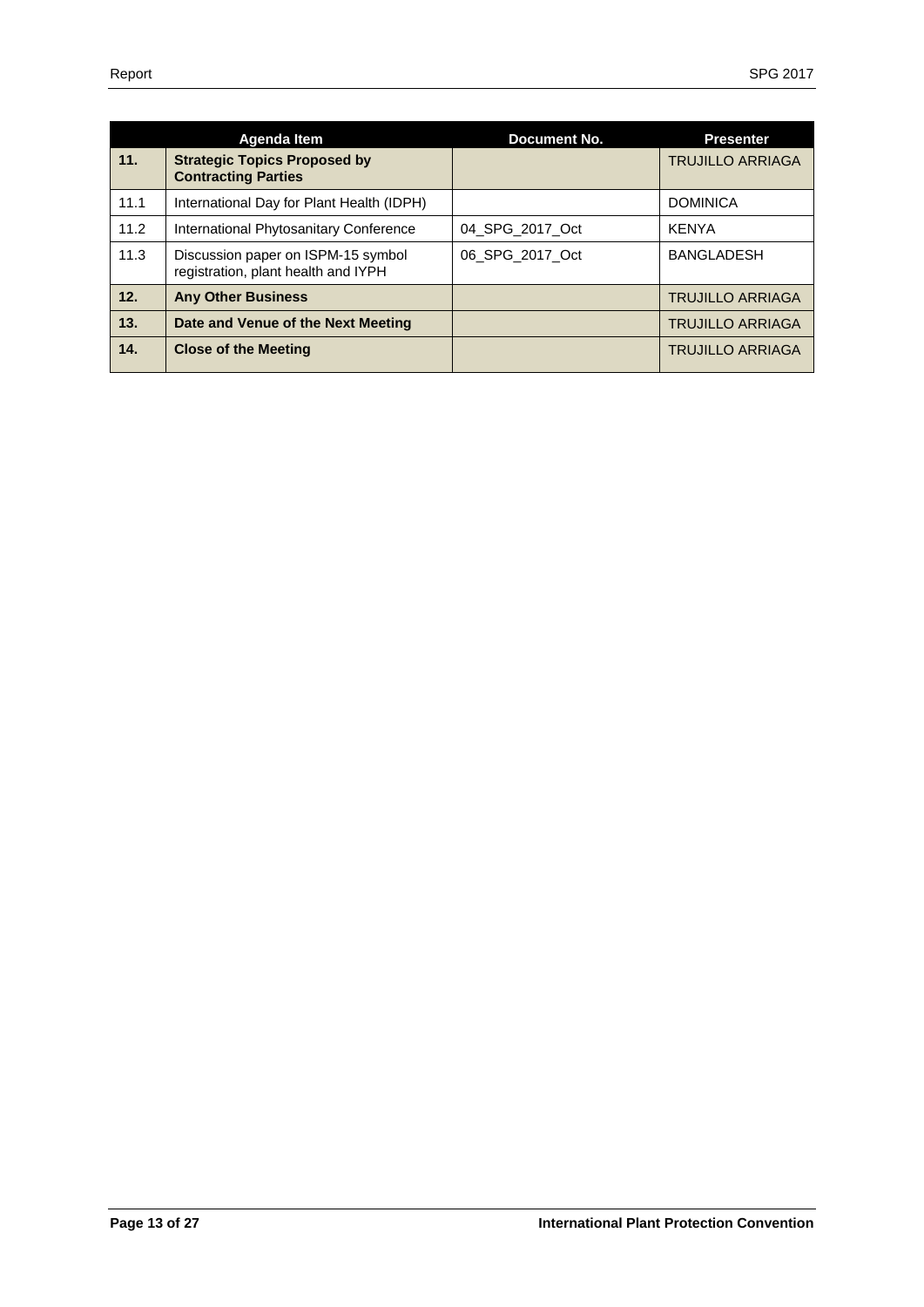# <span id="page-16-0"></span>**Appendix 02 – List of Documents**

| <b>DOCUMENT NO.</b>    | <b>AGENDA</b><br><b>ITEM</b> | <b>DOCUMENT TITLE</b>                                                                                                                                                      | DATE POSTED /<br><b>DISTRIBUTED</b> |
|------------------------|------------------------------|----------------------------------------------------------------------------------------------------------------------------------------------------------------------------|-------------------------------------|
| 01_SPG_2017_Oct        | 02.2                         | Provisional agenda                                                                                                                                                         | 2017-10-05                          |
| 02 SPG 2017 Oct        | 03.1                         | Documents list                                                                                                                                                             | 2017-10-05                          |
| 03 SPG 2017 Oct        | 03.2                         | Participants list                                                                                                                                                          | 2017-10-05                          |
| 04_SPG_2017_Oct        | 11.2                         | International Phytosanitary Conference -<br>Proposal to establish an IPPC format for a<br>regular phytosanitary conference: The<br>"International Phytosanitary Conference | 2017-09-25                          |
| 05_SPG_2017_Oct_Rev_01 | 09.6                         | Trade Facilitation Agreement work plan                                                                                                                                     | 2017-09-28                          |
| 06_SPG_2017_Oct        | 11.3                         | Discussion paper on ISPM-15 symbol<br>registration, plant health and IYPH                                                                                                  | 2017-09-29                          |
| 07 SPG 2017 Oct        | 07.1                         | IPPC Strategic Framework for 2020-2030                                                                                                                                     | 2017-09-29                          |
| 08 SPG 2017 Oct        | 09.4                         | Implementaton of the ePhyto project                                                                                                                                        | 2017-10-03                          |
| 09 SPG 2017 Oct        | 09.3                         | Promotion of the implementation of e-<br>commerce                                                                                                                          | 2017-10-05                          |
| 10 SPG 2017 Oct        | 09.2                         | Call for phytosanitary issues                                                                                                                                              | 2017-10-11                          |

| <b>LINKS</b>                                        | <b>AGENDA ITEM</b> |
|-----------------------------------------------------|--------------------|
| Link to the Local Information                       | 03.3               |
| Link to SPG Meeting Report Oct 2016                 | 04.                |
| Link to the Mid-Year Report of the IPPC Secretariat | 05.                |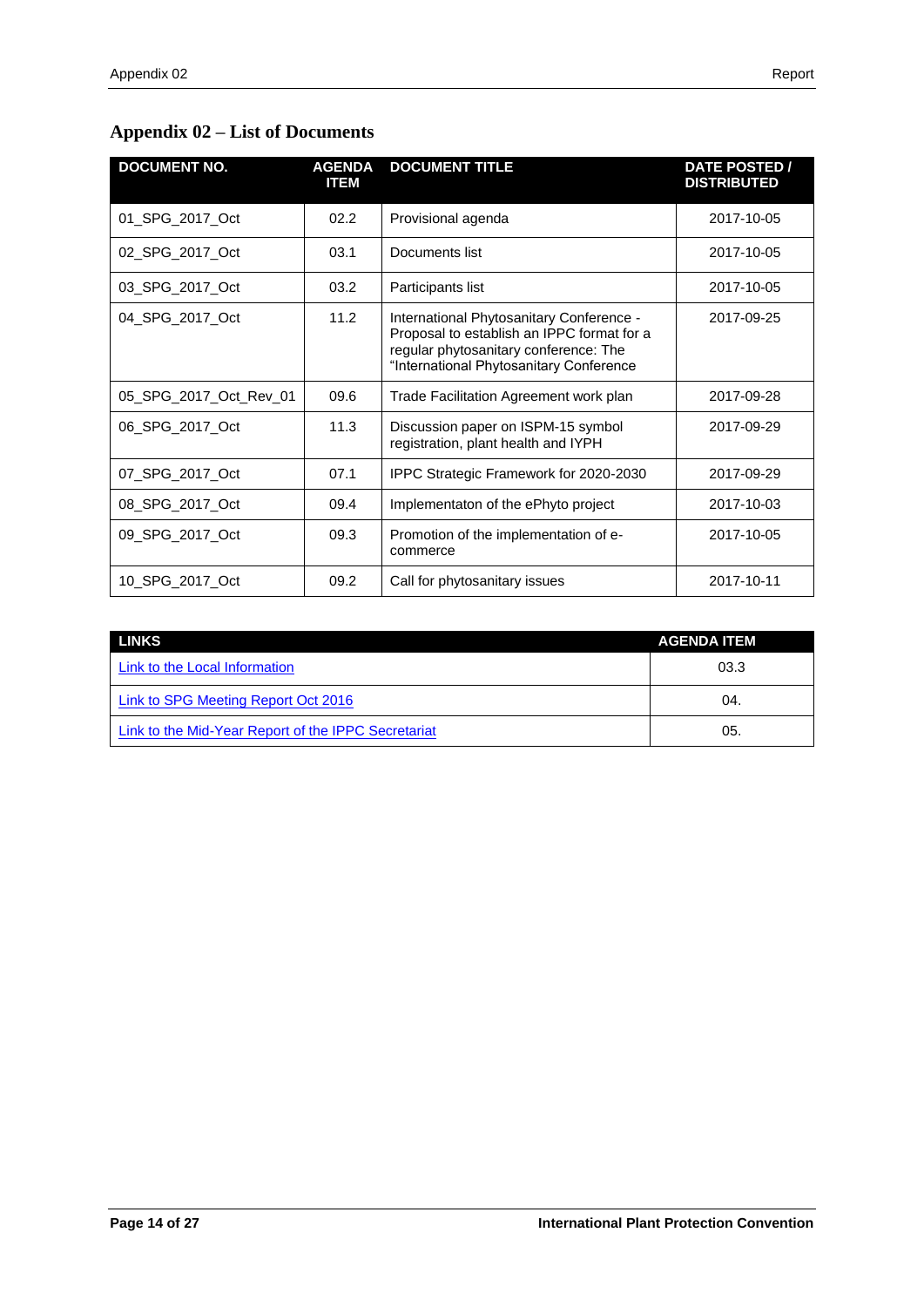# <span id="page-17-0"></span>**Appendix 03 – List of Participants**

|   | Region /<br>Role                                                                                                    | Name, mailing, address,<br>telephone                                                                                                                                                                                                                                                                        | <b>Email address</b>      |
|---|---------------------------------------------------------------------------------------------------------------------|-------------------------------------------------------------------------------------------------------------------------------------------------------------------------------------------------------------------------------------------------------------------------------------------------------------|---------------------------|
| ✓ | <b>SPG</b><br>Bureau Africa Member                                                                                  | <b>Mr Konan KOUAME</b><br>Inspecteur<br>Direction de la Protection des<br>Végétaux, du Contrôle et de la<br>Qualité<br>Ministère de l'Agriculture<br>B.P. V7 Abidjan,<br>Phone: (+225) 20 218442<br>Mobile: (+225) 07 903754<br><b>COTE D'IVOIRE</b>                                                        | I_kouame@yahoo.fr;        |
| ✓ | <b>SPG</b>                                                                                                          | Dr. Kyu-Ock YIM                                                                                                                                                                                                                                                                                             | koyim@korea.kr;           |
|   | Bureau Asia Member                                                                                                  | Senior Researcher                                                                                                                                                                                                                                                                                           |                           |
|   |                                                                                                                     | <b>Export Management Division</b>                                                                                                                                                                                                                                                                           |                           |
|   |                                                                                                                     | Department of Plant Quarantine                                                                                                                                                                                                                                                                              |                           |
|   |                                                                                                                     | <b>Animal and Plant Quarantine</b><br>Agency (APQA)                                                                                                                                                                                                                                                         |                           |
|   |                                                                                                                     | Ministry of Agriculture, Food and<br>Rural Affairs (MAFRA)                                                                                                                                                                                                                                                  |                           |
|   |                                                                                                                     | 177, Hyeoksin 8-ro, Gimcheon-si,<br>Gyeongsangbuk-do                                                                                                                                                                                                                                                        |                           |
|   |                                                                                                                     | Tel: (+82) 54 9120627                                                                                                                                                                                                                                                                                       |                           |
|   |                                                                                                                     | Fax: (+82) 54 9120635<br><b>REPUBLIC OF KOREA</b>                                                                                                                                                                                                                                                           |                           |
| ✓ | <b>SPG</b><br><b>Bureau Latin America</b><br>and Caribbean Member<br><b>Chairperson SPG</b><br>Vice-chairperson CPM | <b>Mr Francisco Javier</b><br><b>TRUJILLO ARRIAGA</b><br>Director General de Sanidad<br>Vegetal<br>Servicio Nacional de Sanidad,<br>Inocuidad y Calidad<br>Agroalimentaria<br>Sagarpa,<br>Boulevard Adolfo Ruiz Cortines,<br>N 5010, Piso4<br>Ciudad de Mexico<br>Phone: (+52) 55 59051000<br><b>MEXICO</b> | trujillo@senasica.gob.mx; |
| ✓ |                                                                                                                     | Mr Kamal El Din Abdel                                                                                                                                                                                                                                                                                       | kamalbakr91@yahoo.com;    |
|   | <b>SPG</b><br><b>Bureau Near East</b><br>Member                                                                     | <b>Mahmoud Amein BAKR</b><br>Exectuvie Director of the<br>Ministerial Office, Ministry of<br>Agriculture<br>Khartoum<br>Mobile: +24913207800<br><b>SUDAN</b>                                                                                                                                                |                           |
| ✓ | <b>SPG</b>                                                                                                          | <b>Mr Ralf LOPIAN</b>                                                                                                                                                                                                                                                                                       | Ralf.Lopian@mmm.fi;       |
|   | Europe Member of IPPC<br><b>Financial Committee</b>                                                                 | Senior Adviser<br><b>International Affairs</b><br>Department of Food and Health<br>Ministry of Agriculture and<br>Forestry<br>Mariankatu 11 A, PO Box 30,<br>Helsinki<br>Tel.: (+358) 295162329<br>Mob.: (+358) 405965698<br><b>FINLAND</b>                                                                 |                           |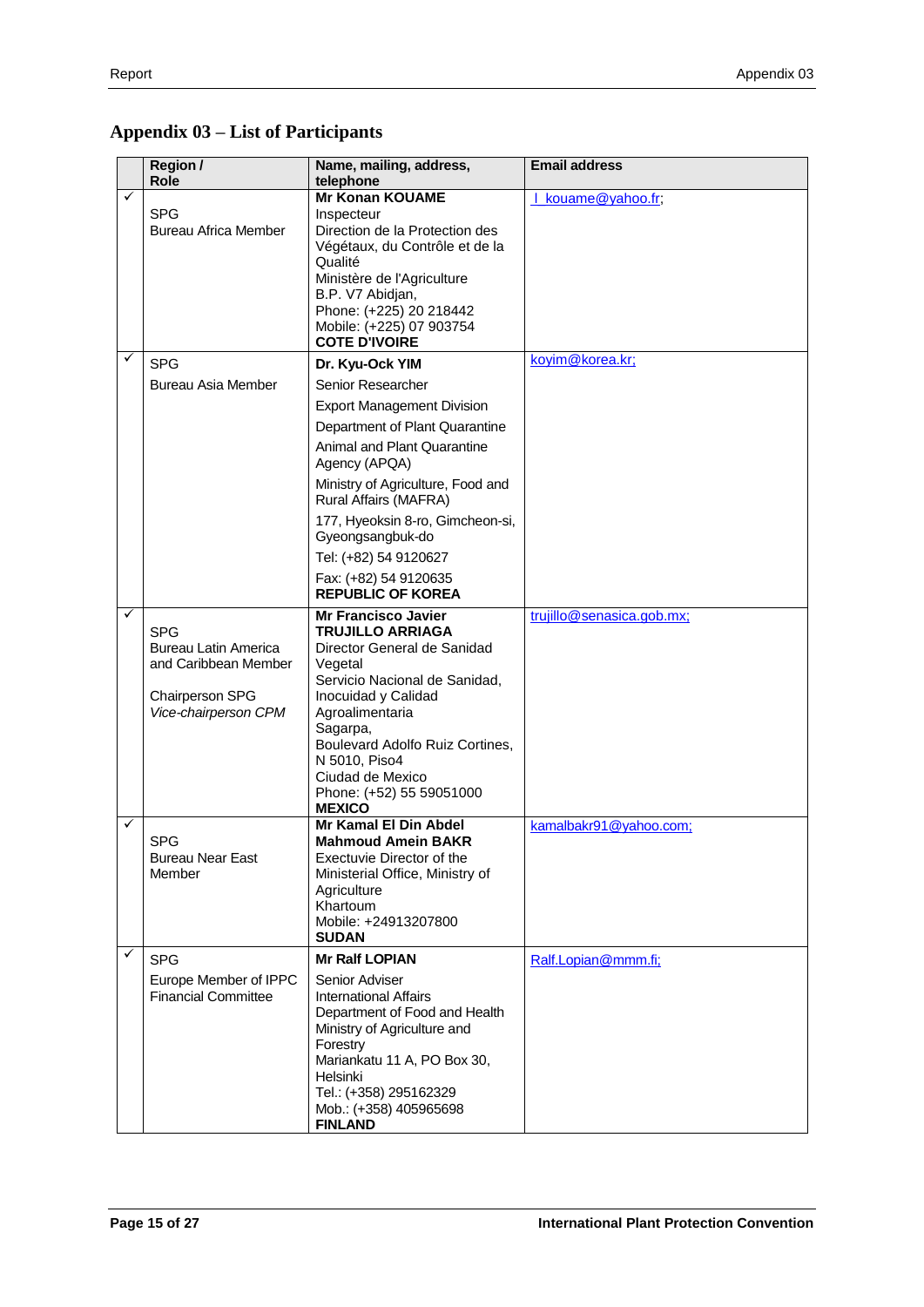|   | Region /<br>Role            | Name, mailing, address,<br>telephone                     | <b>Email address</b>                  |
|---|-----------------------------|----------------------------------------------------------|---------------------------------------|
| ✓ | <b>SPG Europe</b>           | Mr Corné VAN ALPHEN                                      | c.a.m.vanalphen@minez.nl;             |
|   |                             | <b>Coordinating Policy Officer</b>                       |                                       |
|   |                             | Phytosanitary Affairs                                    |                                       |
|   |                             | Plant Supply Chain and Food<br><b>Quality Department</b> |                                       |
|   |                             | Ministry of Economic Affairs                             |                                       |
|   |                             | P.O. Box 20401                                           |                                       |
|   |                             | 2500 EK - The Hague                                      |                                       |
|   |                             | Ph.: (+31) 618 596867                                    |                                       |
|   |                             | THE NETHERLANDS                                          |                                       |
| ✓ | <b>Bureau North America</b> | <b>Ms Marie-Claude FOREST</b>                            | marie-claude.forest@inspection.gc.ca; |
|   |                             | National Manager and<br>International Standards Adviser  |                                       |
|   |                             | <b>Plant Protection Division</b>                         |                                       |
|   |                             | Canadian Food Inspection<br>Agency                       |                                       |
|   |                             | 59 Camelot Drive                                         |                                       |
|   |                             | Ottawa, Ontario                                          |                                       |
|   |                             | K1A0Y9                                                   |                                       |
|   |                             | Phone: (+1) 613 773 7235                                 |                                       |
|   |                             | <b>CANADA</b>                                            |                                       |
|   | <b>SPG</b>                  | <b>Ms Darlene BLAIR</b>                                  | Darlene.Blair@inspection.gc.ca;       |
|   |                             | <b>Director Plant Protection</b>                         |                                       |
|   |                             | <b>Chief Plant Health Officer</b>                        |                                       |
|   |                             | Canadian Food Inspection<br>Agency                       |                                       |
|   |                             | 59 Camelot Drive                                         |                                       |
|   |                             | Ottawa, Ontario                                          |                                       |
|   |                             | K1A0Y9                                                   |                                       |
|   |                             | Phone: +16137737116                                      |                                       |
|   | <b>SPG</b>                  | <b>CANADA</b>                                            |                                       |
|   |                             | <b>Ms Mable MUDENDA</b>                                  | banji.mudenda@gmail.com;              |
|   |                             | Senior Agricultural research<br>officer                  |                                       |
|   |                             | Zambia Agriculture research<br>insititute                |                                       |
|   |                             | Plant Quarantine and<br><b>Phytosanitary Service</b>     |                                       |
|   |                             | IP/Bag 7, Chilanga                                       |                                       |
|   |                             | Tel:+ 260972413201                                       |                                       |
|   |                             | <b>ZAMBIA</b>                                            |                                       |
|   | <b>SPG</b>                  | <b>Mr Peter THOMSON</b>                                  | peter.thomson@mpi.govt.nz;            |
|   |                             | Ministry for Primary Industries                          |                                       |
|   |                             | Director - Plants, Food and<br>Environment               |                                       |
|   |                             | PO Box 2526, Wellington 6140                             |                                       |
|   |                             | Phone: (+64 298940353)<br><b>NEW ZEALAND</b>             |                                       |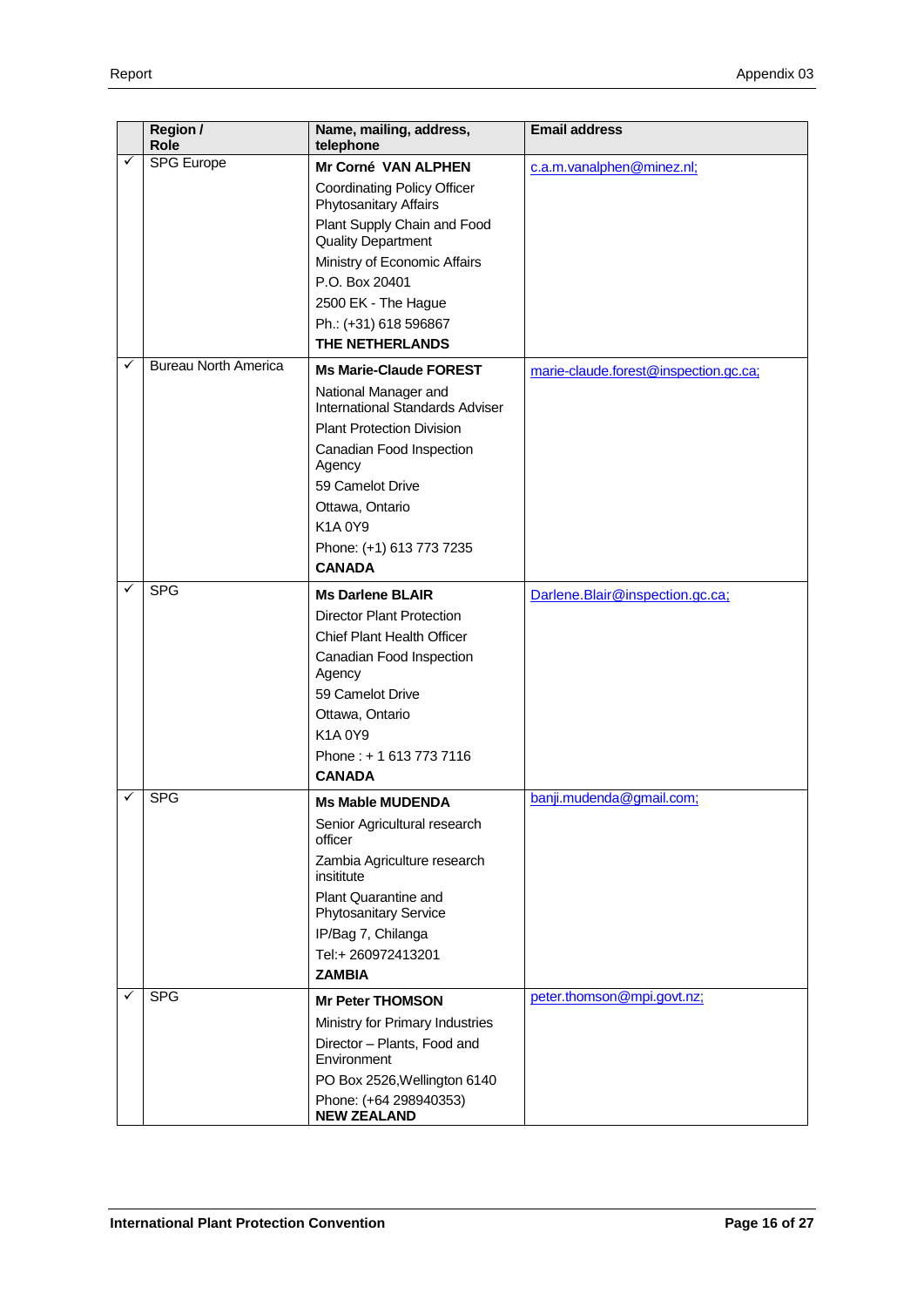|   | <b>Role</b> | telephone                                                                                                                                                                                                                                                                                                                            |                                                 |
|---|-------------|--------------------------------------------------------------------------------------------------------------------------------------------------------------------------------------------------------------------------------------------------------------------------------------------------------------------------------------|-------------------------------------------------|
|   | <b>SPG</b>  | Mr Le Son HA<br>Director of Plant Quarantine<br>Division, plant Protection<br>Department (PPD)<br>Ministry of Agriculture and Rural<br>Development<br>149 Ho Dac Di- Dong Da- Hanoi<br>Tel: 0084 4 38518192<br>Fax: 0084 4 35 330 043<br><b>VIET NAM</b>                                                                             | lesonhappd@yahoo.com;<br>hals.bvtv@mard.gov.vn; |
|   | <b>SPG</b>  | <b>Mr Sam BISHOP</b>                                                                                                                                                                                                                                                                                                                 | sam.bishop@defra.gsi.gov.uk;                    |
|   |             | International Plant Health Policy<br>Lead   Plant Health Team  <br>Animal and Plant Health<br>Programme   Department for<br>Environment, Food and Rural<br>Affairs                                                                                                                                                                   |                                                 |
|   |             | Direct: +44 (0) 2080262506  <br>Mobile: +44 (0) 7827976902<br>11G35, NAFIC, Sand Hutton,<br>York.<br><b>UNITED KINGDOM</b>                                                                                                                                                                                                           |                                                 |
| ✓ | <b>SPG</b>  | Dr John HEDLEY                                                                                                                                                                                                                                                                                                                       | john.hedley@mpi.govt.nz;                        |
|   |             | Principal Adviser, International<br><b>Standards Organisations</b><br>International Policy   Policy and<br>Trade   Ministry for Primary<br>Industries   Pastoral House 25<br>The Terrace   PO Box 2526  <br>Wellington  <br>Telephone: 64-4 894 0428  <br>Facsimile: 64-4 894 0742  <br>Mobile: 64 29 894 0428<br><b>NEW ZEALAND</b> |                                                 |
|   | <b>SPG</b>  | <b>Mr Alfonso SITOLE</b>                                                                                                                                                                                                                                                                                                             | afonsostl@gmail.com);                           |
|   |             | <b>Plant Protection Officer NPPO</b><br>Ministry of Agriculture and Food<br>Security<br>Recinto do IIAM, Edificio Novo,<br>2 Andar-Direito, Av. FPLM<br>P.Box. 3658<br><b>MOZAMBIQUE</b>                                                                                                                                             |                                                 |
| ✓ | <b>SPG</b>  | Mr Dilli Ram SHARMA<br>Director general Department of<br>Agriculture<br>Ministry<br>of<br>Agricultural<br>Development, Nepal<br>Contact point of IPPC<br>Mobile: 9841369615<br><b>NEPAL</b>                                                                                                                                          | sharmadilli.2018@gmail.com;                     |
| ✓ | <b>SPG</b>  | <b>Ms Aziza MAJITOVA</b>                                                                                                                                                                                                                                                                                                             | Azika m@mail.ru;<br>tojikquarantine@gmail.com;  |
|   |             | Specialist of the phytosanitary<br>services of the republic of<br>Tajikistan<br>Ministry of Agriculture<br>Phone: +992935033457<br><b>TAJIKISTAN</b>                                                                                                                                                                                 |                                                 |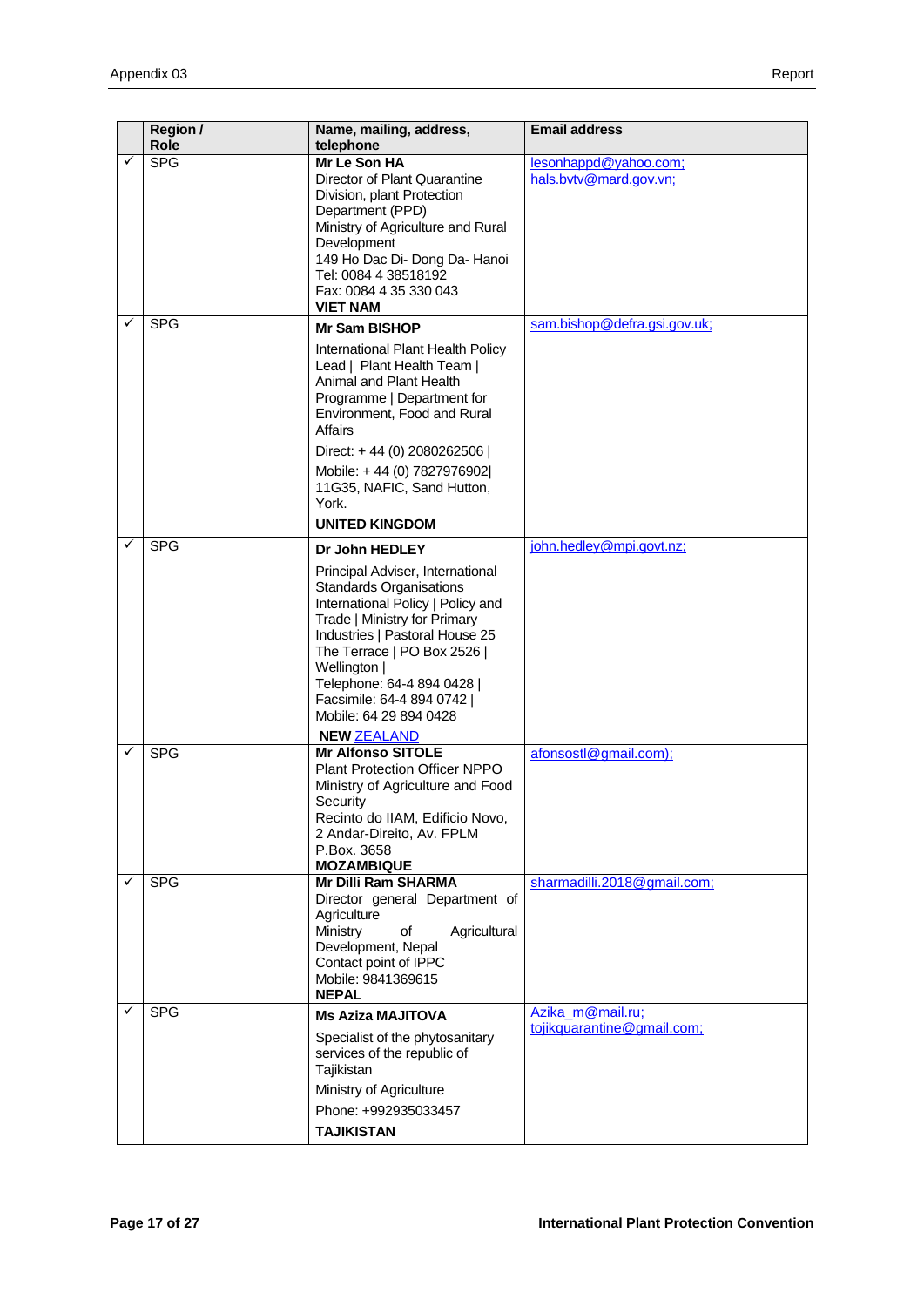|              | Region /<br>Role | Name, mailing, address,<br>telephone                                                                | <b>Email address</b>           |
|--------------|------------------|-----------------------------------------------------------------------------------------------------|--------------------------------|
| $\checkmark$ | <b>SPG</b>       | Mr G.A.W. WIJESEKARA                                                                                | awijesekara@yahoo.com;         |
|              |                  | Additional Director general of                                                                      |                                |
|              |                  | Agriculture Research                                                                                |                                |
|              |                  | Department of Agriculture                                                                           |                                |
|              |                  | Peredeniya                                                                                          |                                |
|              |                  | Tel: 0094 714484143                                                                                 |                                |
|              |                  | <b>SRI LANKA</b>                                                                                    |                                |
| ✓            | <b>SPG</b>       | <b>Mr Kim RITMAN</b>                                                                                | Kim.ritman@agriculture.gov.au; |
|              |                  | <b>Australian Chief Plant Protection</b><br>Officer                                                 |                                |
|              |                  | Department of Agriculture                                                                           |                                |
|              |                  | Phone: +61 2 62724671                                                                               |                                |
|              |                  | <b>AUSTRALIA</b>                                                                                    |                                |
|              | <b>SPG</b>       | <b>Ms Mariam Damoue SOME</b>                                                                        | mariamsome@yahoo.fr;           |
|              |                  | Ingenieur Agronome                                                                                  |                                |
|              |                  | Spécialisation en Protection des<br>Végétaux                                                        |                                |
|              |                  | Chargée du Contrôle<br>phytosanitaire/ Point National d'<br><b>Information SPS</b>                  |                                |
|              |                  | Direction de la Protection des<br>Végétaux et du Conditionnement                                    |                                |
|              |                  | Tél: Bureau: 00226 25 36 19 15                                                                      |                                |
|              |                  | Portable: 00226 70 27 85 24                                                                         |                                |
|              |                  | 00226 79 52 02 63                                                                                   |                                |
|              |                  | 01BP 5362                                                                                           |                                |
|              |                  | Ouagadougou                                                                                         |                                |
|              |                  | <b>BURKINA FASO</b>                                                                                 |                                |
|              | <b>SPG</b>       | Mr Op PICH                                                                                          | oppich1970@gmail.com;          |
|              |                  | Deputy Director                                                                                     |                                |
|              |                  | Department of Plant Protection<br>Sanitary and Phytosanitary,<br>General Directorate of Agriculture |                                |
|              |                  | Telephone: +855 (12) 817 152                                                                        |                                |
|              |                  | <b>CAMBODIA</b>                                                                                     |                                |
| ✓            | <b>SPG</b>       | <b>Mr Mohammad MOHSIN</b>                                                                           | dpqw@dae.gov.bd;               |
|              |                  | <b>Director</b>                                                                                     |                                |
|              |                  | <b>Plant Quarantine Wing</b>                                                                        |                                |
|              |                  | Department of Agricultural<br>Extension                                                             |                                |
|              |                  | Khamarbari, Dhaka-1215,                                                                             |                                |
|              |                  | Tel.: +88 02 9131296                                                                                |                                |
|              |                  | Mobile:+8801711150572                                                                               |                                |
|              |                  | <b>BANGLADESH</b>                                                                                   |                                |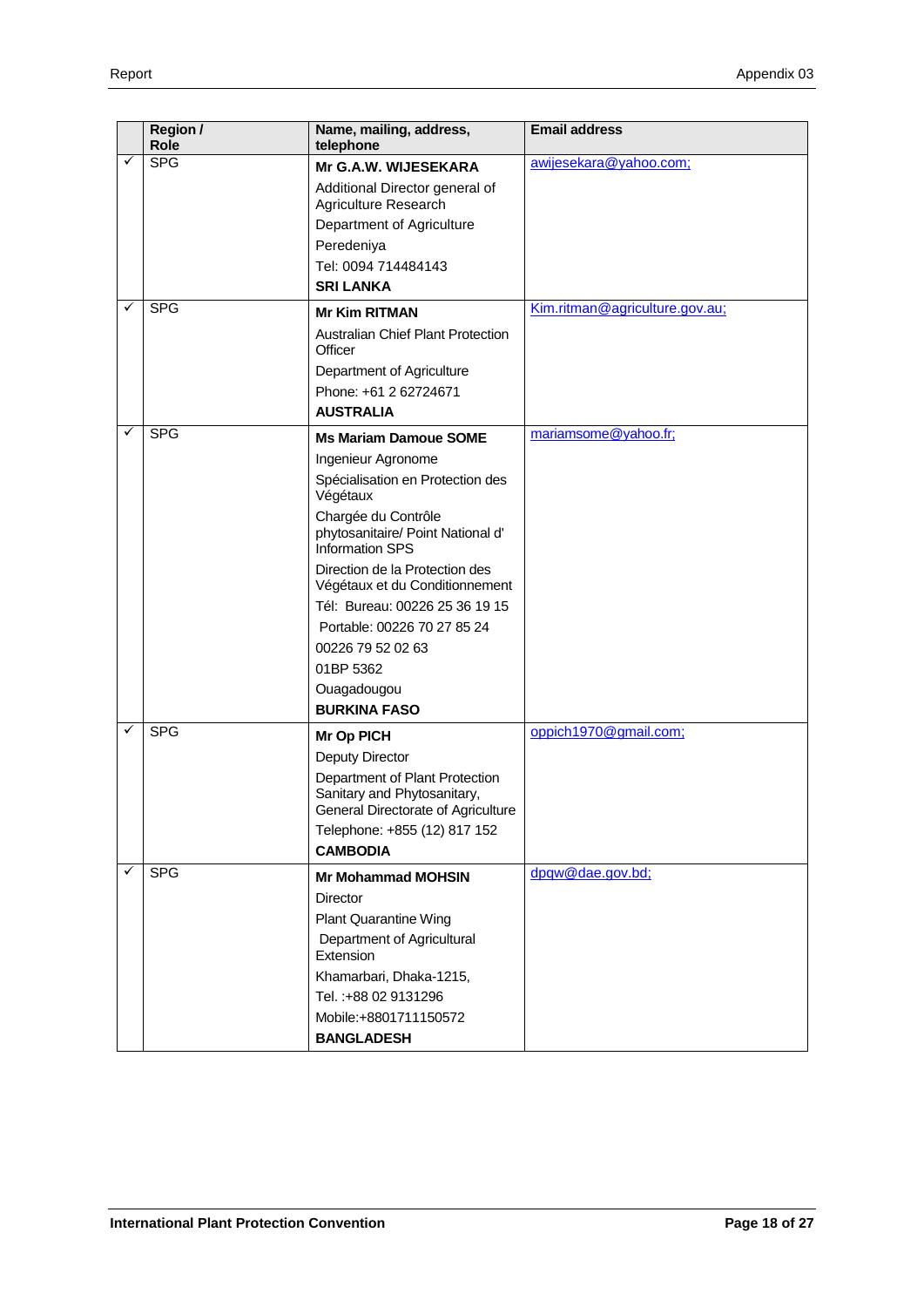|   | Region /<br>Role | Name, mailing, address,<br>telephone                                | <b>Email address</b>                       |
|---|------------------|---------------------------------------------------------------------|--------------------------------------------|
|   | <b>SPG</b>       | <b>Mr Charles Shey NYING</b>                                        | nyingcha@yahoo.com;                        |
|   |                  | Director, Department of                                             |                                            |
|   |                  | Regulation and Quality Control of<br>Agricultural Input and Produce |                                            |
|   |                  | Ministry of Agriculture and Rural                                   |                                            |
|   |                  | Development                                                         |                                            |
|   |                  | (MINADER), Yaounde-                                                 |                                            |
|   |                  | Tel. (237) 222316770/ (237)<br>675667000                            |                                            |
|   |                  | <b>CAMEROON</b>                                                     |                                            |
|   | <b>SPG</b>       | Mr John Abah OBAJE                                                  | edwardsonobj2009@yahoo.com;                |
|   |                  | Plant Quarantine Dept, Nigeria                                      |                                            |
|   |                  | <b>Agricultural Quarantine Service</b><br>(NAQ),                    |                                            |
|   |                  | Plot 81, Ralph Sodiende Street                                      |                                            |
|   |                  | Enugu State House, Central Area                                     |                                            |
|   |                  | Abuja                                                               |                                            |
|   |                  | <b>NIGERIA</b>                                                      |                                            |
|   | <b>SPG</b>       | <b>Mr Hillary KUMWENDA</b>                                          | hkumwenda@baf.com.fj;                      |
|   |                  | <b>Chief Executive Officer</b>                                      |                                            |
|   |                  | Biosecurity Authority of Fiji                                       |                                            |
|   |                  | GPO Box 18360, Suva                                                 |                                            |
|   |                  | Phone: +679 331 2512                                                |                                            |
|   |                  | <b>FIJI</b>                                                         |                                            |
| ✓ | <b>SPG</b>       | <b>Mr Nitesh DATT</b>                                               | ndatt@baf.com.fj;<br>dattvasu@yahoo.com.au |
|   |                  | A/Chief Plant Protection Officer  <br>Plant Pathologist             |                                            |
|   |                  | <b>Biosecurity Authority of Fiji</b>                                |                                            |
|   |                  | GPO Box 18360, Suva                                                 |                                            |
|   |                  | Phone: +679 331 2512 Fax: +679<br>330 5043                          |                                            |
|   |                  | <b>FIJI</b>                                                         |                                            |
| ✓ | <b>SPG</b>       | <b>Ms Jackie ADAM-NARAYAN</b>                                       | jackie.adam@maf.gov.ws;                    |
|   |                  | <b>Senior Quarantine Officer</b>                                    |                                            |
|   |                  | <b>BSc. Environmental Science</b>                                   |                                            |
|   |                  | <b>Public Awareness</b>                                             |                                            |
|   |                  | Samoa Quarantine Divison                                            |                                            |
|   |                  | Ministry of Agriculture<br>P.O Box 1874                             |                                            |
|   |                  |                                                                     |                                            |
|   |                  | Apia<br><b>SAMOA</b>                                                |                                            |
| ✓ | <b>SPG</b>       | <b>Mr Yukio YOKOI</b>                                               | yokoiy@pps.maff.go.jp;                     |
|   |                  | Director                                                            |                                            |
|   |                  | <b>Research Division</b>                                            |                                            |
|   |                  | Yokohama Plant Protection<br>Station                                |                                            |
|   |                  | Ministry of Agriculture, Forestry<br>and Fisheries                  |                                            |
|   |                  | Tel: (+81) 45 6228692                                               |                                            |
|   |                  | <b>JAPAN</b>                                                        |                                            |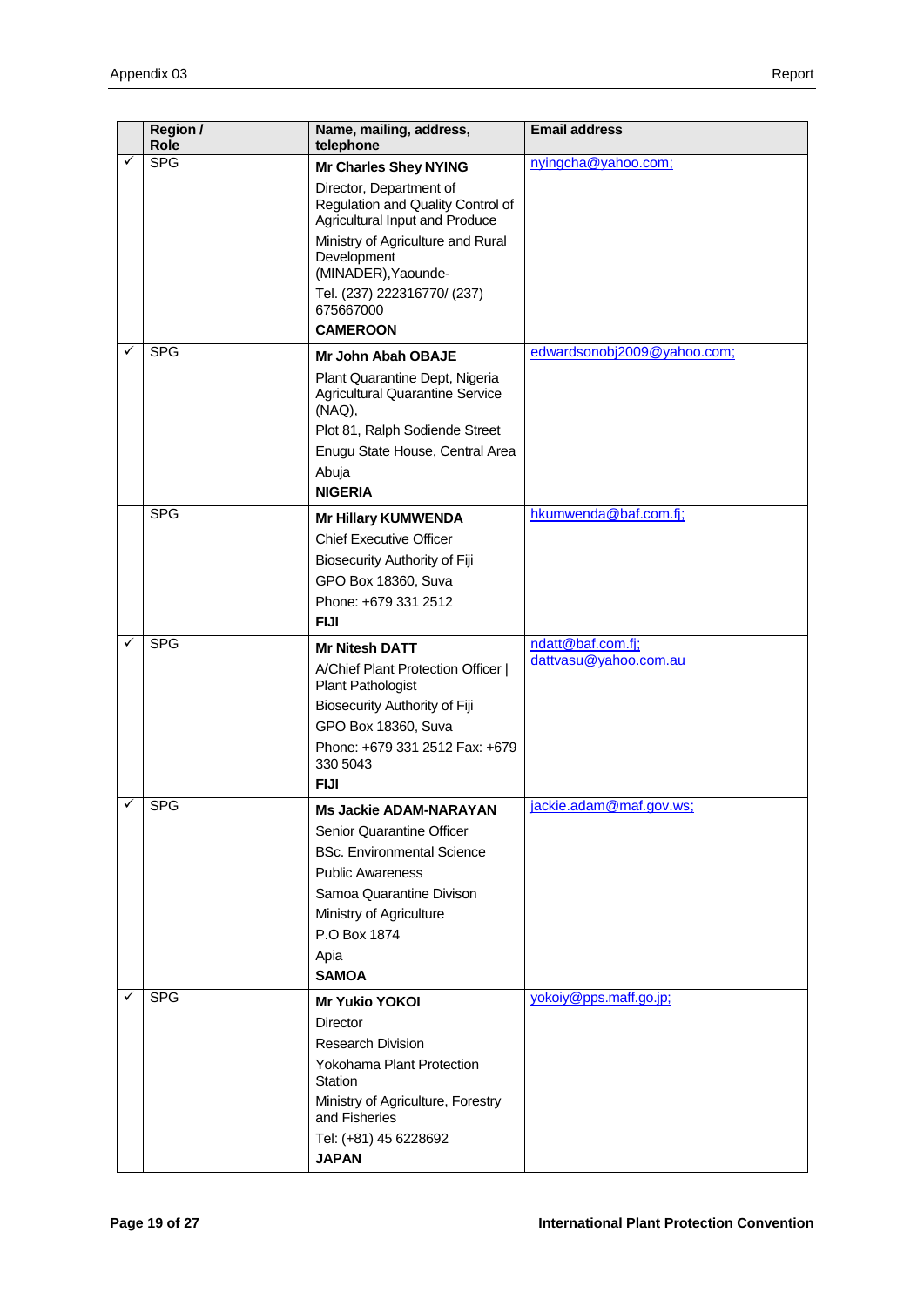|              | Region /<br>Role | Name, mailing, address,<br>telephone                                                                                                                                                                                          | <b>Email address</b>          |
|--------------|------------------|-------------------------------------------------------------------------------------------------------------------------------------------------------------------------------------------------------------------------------|-------------------------------|
| $\checkmark$ | <b>SPG</b>       | <b>Ms Natsumi YAMADA</b>                                                                                                                                                                                                      | natsumi_yamada740@maff.go.jp; |
|              |                  | Section Chief                                                                                                                                                                                                                 |                               |
|              |                  | International Affairs Office                                                                                                                                                                                                  |                               |
|              |                  | <b>Plant Protection Division</b>                                                                                                                                                                                              |                               |
|              |                  | Food Safety and Consumer<br>Affairs Bureau                                                                                                                                                                                    |                               |
|              |                  | Ministry of Agriculture, Forestry<br>and Fisheries (MAFF) of JAPAN                                                                                                                                                            |                               |
|              |                  | Phone: (+81) 3 35025978                                                                                                                                                                                                       |                               |
|              |                  | <b>JAPAN</b>                                                                                                                                                                                                                  |                               |
|              | <b>SPG</b>       | Mr Mamba MAMBA DAMAS                                                                                                                                                                                                          | damasmamba@yahoo.fr;          |
|              |                  | Chef de Division de la Protection<br>des Végétaux Ministère de<br>l'Agriculture,                                                                                                                                              |                               |
|              |                  | Croisement Boulevard du 30 juin<br>et Avenue Batetela, Commune<br>de la Gombe, Kinshasa,                                                                                                                                      |                               |
|              |                  | Phone: (+243) 81 29 59 330                                                                                                                                                                                                    |                               |
|              |                  | THE DEMOCRATIC REPUBLIC<br>OF THE CONGO                                                                                                                                                                                       |                               |
| ✓            | <b>SPG</b>       | <b>Ms Rania EL HAYEK</b>                                                                                                                                                                                                      | rhayek@agriculture.gov.lb;    |
|              |                  | Head of Import Export and Plant<br>Quarantine Service                                                                                                                                                                         |                               |
|              |                  | Ministry of Agriculture                                                                                                                                                                                                       |                               |
|              |                  | Phone: 009611849635                                                                                                                                                                                                           |                               |
|              |                  | Beirut                                                                                                                                                                                                                        |                               |
|              |                  | <b>LEBANON</b>                                                                                                                                                                                                                |                               |
|              | <b>SPG</b>       | <b>Ms Marica GATT</b>                                                                                                                                                                                                         | marica.gatt@gov.mt;           |
|              |                  | Director General (VPRD)<br>Veterinary and Phytosanitary<br><b>Regulation Division</b><br>Office of the Director General /<br>Abettori Street, Albertown, Marsa<br><b>HRS 1123, Malta</b><br>Tel: 356 22925222<br><b>MALTA</b> |                               |
| ✓            | <b>SPG</b>       | <b>Ms. Ji-Im PARK</b>                                                                                                                                                                                                         | jipark81@korea.kr;            |
|              |                  | <b>Assistant Director</b>                                                                                                                                                                                                     |                               |
|              |                  | <b>Export Management Division</b>                                                                                                                                                                                             |                               |
|              |                  | Department of Plant Quarantine                                                                                                                                                                                                |                               |
|              |                  | Animal and Plant Quarantine<br>Agency (APQA)                                                                                                                                                                                  |                               |
|              |                  | Ministry of Agriculture, Food and<br>Rural Affairs (MAFRA)                                                                                                                                                                    |                               |
|              |                  | 177, Hyeoksin 8-ro, Gimcheon-si,<br>Gyeongsangbuk-do                                                                                                                                                                          |                               |
|              |                  | Tel: (+82) 54 9120634                                                                                                                                                                                                         |                               |
|              |                  | Fax: (+82) 54 9120635<br><b>REPUBLIC OF KOREA</b>                                                                                                                                                                             |                               |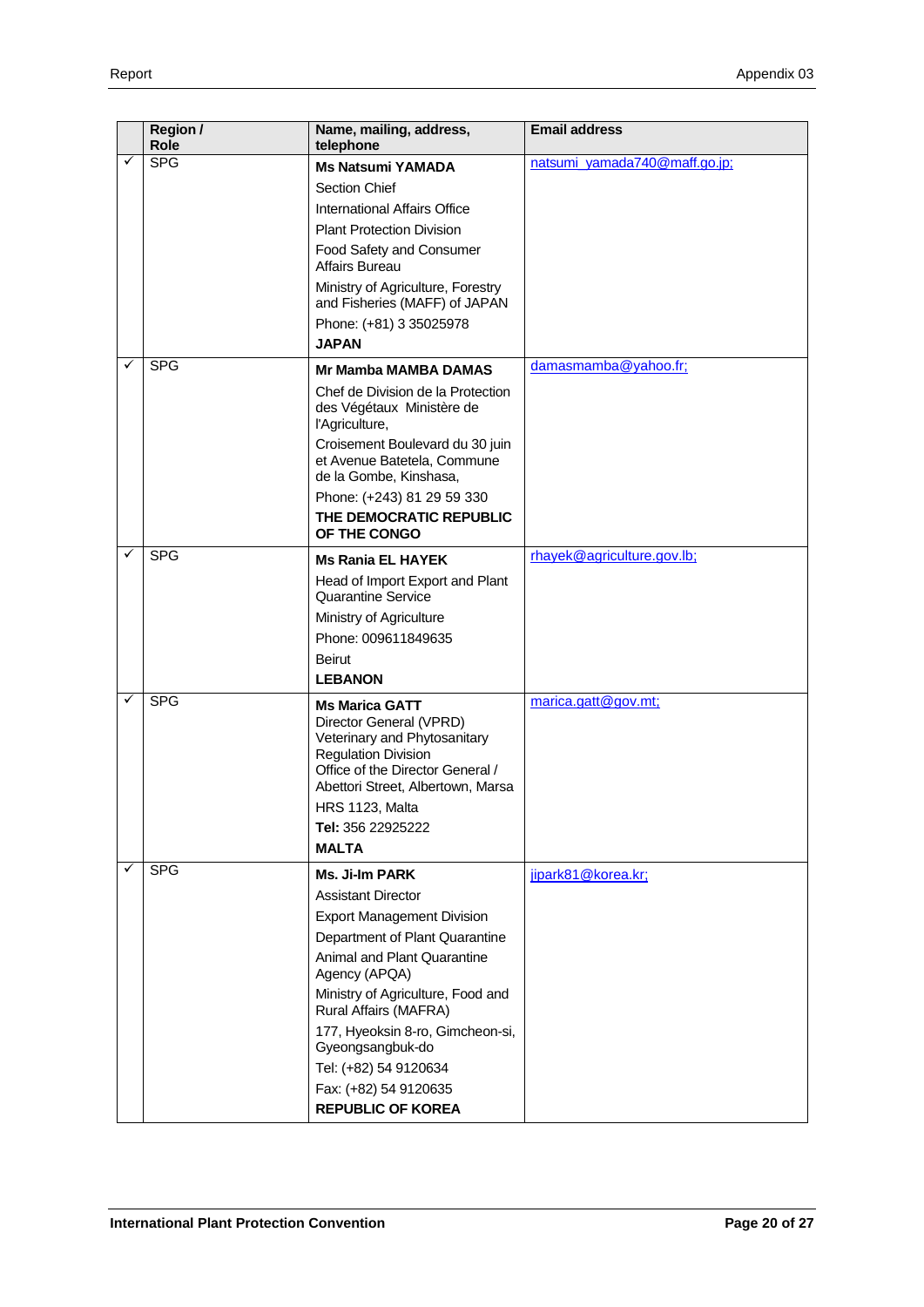|   | Region /<br>Role | Name, mailing, address,<br>telephone                                                                                                                        | <b>Email address</b>                 |
|---|------------------|-------------------------------------------------------------------------------------------------------------------------------------------------------------|--------------------------------------|
| ✓ | <b>SPG</b>       | Ms. Aerin JEON                                                                                                                                              | arjeon@korea.kr;                     |
|   |                  | <b>Assistant Director</b>                                                                                                                                   |                                      |
|   |                  | Seoul Regional Office                                                                                                                                       |                                      |
|   |                  | Animal and Plant Quarantine                                                                                                                                 |                                      |
|   |                  | Agency (APQA)                                                                                                                                               |                                      |
|   |                  | Ministry of Agriculture, Food and<br>Rural Affairs (MAFRA)                                                                                                  |                                      |
|   |                  | 46, Deungchin-ro 39ga-gil,<br>Gangseo-gu, Seoul                                                                                                             |                                      |
|   |                  | Tel: (+82) 2 26500654                                                                                                                                       |                                      |
|   |                  | Fax: (+82) 2 26500655                                                                                                                                       |                                      |
|   |                  | <b>REPUBLIC OF KOREA</b>                                                                                                                                    |                                      |
|   | <b>SPG</b>       | <b>Mr Elisa MAZUMA</b>                                                                                                                                      | elisamazuma@gmail.com;               |
|   |                  | Deputy Director & National<br>Coordinator for Plant Protection                                                                                              |                                      |
|   |                  | Department of Agricultural<br>Research Services P.O. Box<br>30779, Lilongwe 3, Off Mchinji<br>Road, within Chitedze Agricultural<br><b>Research Station</b> |                                      |
|   |                  | <b>MALAWI</b>                                                                                                                                               |                                      |
| ✓ | <b>SPG</b>       | <b>Mr Fiesal AL ARGAN</b>                                                                                                                                   | fiesalargan123@gmail.com;            |
|   |                  | Deputy Permanent<br>Representative of the Hashemite<br>Kingdom of Jordan to Rome-<br>based UN Agencies                                                      |                                      |
|   |                  | <b>KINGDOM OF JORDAN</b>                                                                                                                                    |                                      |
|   | <b>SPG</b>       | <b>Mr Shane SELA</b>                                                                                                                                        | shane.sela@fao.org;                  |
|   |                  | ePhyto Project Manager                                                                                                                                      |                                      |
|   |                  | Phone: (+1) 2502135511                                                                                                                                      |                                      |
|   |                  | <b>CANADA</b>                                                                                                                                               |                                      |
|   | <b>SPG</b>       | <b>Mr Ezequiel FERRO</b>                                                                                                                                    | eferro@senasa.gov.ar;                |
|   |                  | Phytosanitary International<br>Affairs-SENASA                                                                                                               |                                      |
|   |                  | Phone: (+54) 1141215091                                                                                                                                     |                                      |
|   |                  | <b>ARGENTINA</b>                                                                                                                                            |                                      |
|   | <b>SPG</b>       | <b>Ms Olga LAVRENTJEVA</b>                                                                                                                                  | olga.lavrentjeva@agri.ee;            |
|   |                  | Adviser                                                                                                                                                     |                                      |
|   |                  | Phone: (+372) 6256535<br><b>ESTONIA</b>                                                                                                                     |                                      |
|   | <b>SPG</b>       | Mr Rajesh RAMARATHNAM                                                                                                                                       | rajesh.ramarathnam@inspection.gc.ca; |
|   |                  | Senior Specialist - International<br>Phytosanitary Standards at<br>Canadian Food Inspection<br>Agency<br><b>CANADA</b>                                      |                                      |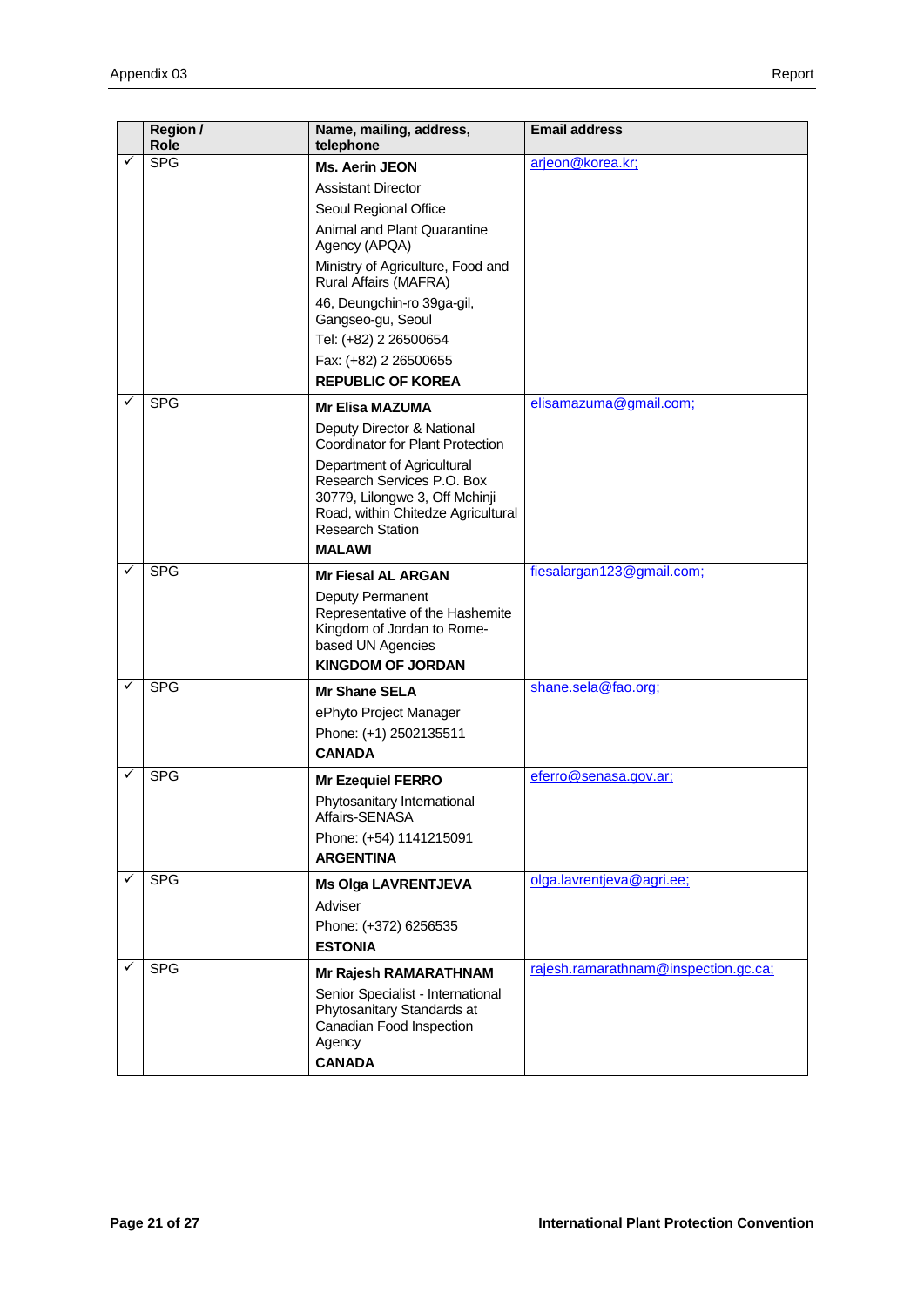|              | Region /<br>Role | Name, mailing, address,<br>telephone                                                                   | <b>Email address</b>              |
|--------------|------------------|--------------------------------------------------------------------------------------------------------|-----------------------------------|
| $\checkmark$ | <b>SPG</b>       | Mr Osama EL-LISSY                                                                                      | osama.a.el-lissy@usda.gov         |
|              |                  | Deputy Administrator, Plant<br>Protection and Quarantine<br>(PPQ), Head NPPO                           |                                   |
|              |                  | Animal and Plant Health<br><b>Inspection Service</b>                                                   |                                   |
|              |                  | United States Department of<br>Agriculture                                                             |                                   |
|              |                  | 1400 Independence Avenue,<br>SW, J.H. Whitter Bldg. 302.e                                              |                                   |
|              |                  | Washington, D.C. 20250                                                                                 |                                   |
|              |                  | <b>USA</b>                                                                                             |                                   |
|              | <b>SPG</b>       | <b>Mr John GREIFER</b>                                                                                 | John.K.Greifer@aphis.usda.gov;    |
|              |                  | Animal and Plant Health<br><b>Inspection Service</b>                                                   |                                   |
|              |                  | United States Department of<br>Agriculture                                                             |                                   |
|              |                  | 1400 Independence Avenue,<br>SW, rm1128 South Bldg.                                                    |                                   |
|              |                  | Washington, D.C. 20250                                                                                 |                                   |
|              |                  | <b>USA</b>                                                                                             |                                   |
|              | <b>SPG</b>       | <b>Mr Francisco TRISTANTE</b>                                                                          | francisco.tristante@ec.europa.eu; |
|              |                  | Policy Officer SPS Export<br><b>Issues</b>                                                             |                                   |
|              |                  | DG TRADE, Unit D3                                                                                      |                                   |
|              |                  | Unit D3 Agriculture, Fisheries,<br>Sanitary and Phytosanitary<br>(SPS) Market Access,<br>Biotechnology |                                   |
|              |                  | Tel. +32 2 29 93 620                                                                                   |                                   |
|              |                  | <b>EUROPEAN COMMISION</b>                                                                              |                                   |
| ✓            | <b>SPG</b>       | <b>Mr Shiv Sagar VERMA</b>                                                                             | shivsagar.verma@nic.in;           |
|              |                  | Joint Director (PP)                                                                                    |                                   |
|              |                  | Ministry of Agriculture &<br>Farmers Welfare, Government<br>of India                                   |                                   |
|              |                  | Directorate of Plant Protection,<br>Quarantine & Storage, NH-IV,<br>Faridabad-121001 Haryana           |                                   |
|              |                  | Mobile No. 9643555579                                                                                  |                                   |
|              |                  | <b>INDIA</b>                                                                                           |                                   |
| ✓            | <b>SPG</b>       | <b>Mr William John GAIN</b>                                                                            | wgain@worldbank.org;              |
|              |                  | Global Program Manager for<br><b>Trade Facilitation and Border</b><br>Management                       |                                   |
|              |                  | Trade & Competitiveness<br>Practice                                                                    |                                   |
|              |                  | <b>WORLD BANK</b>                                                                                      |                                   |